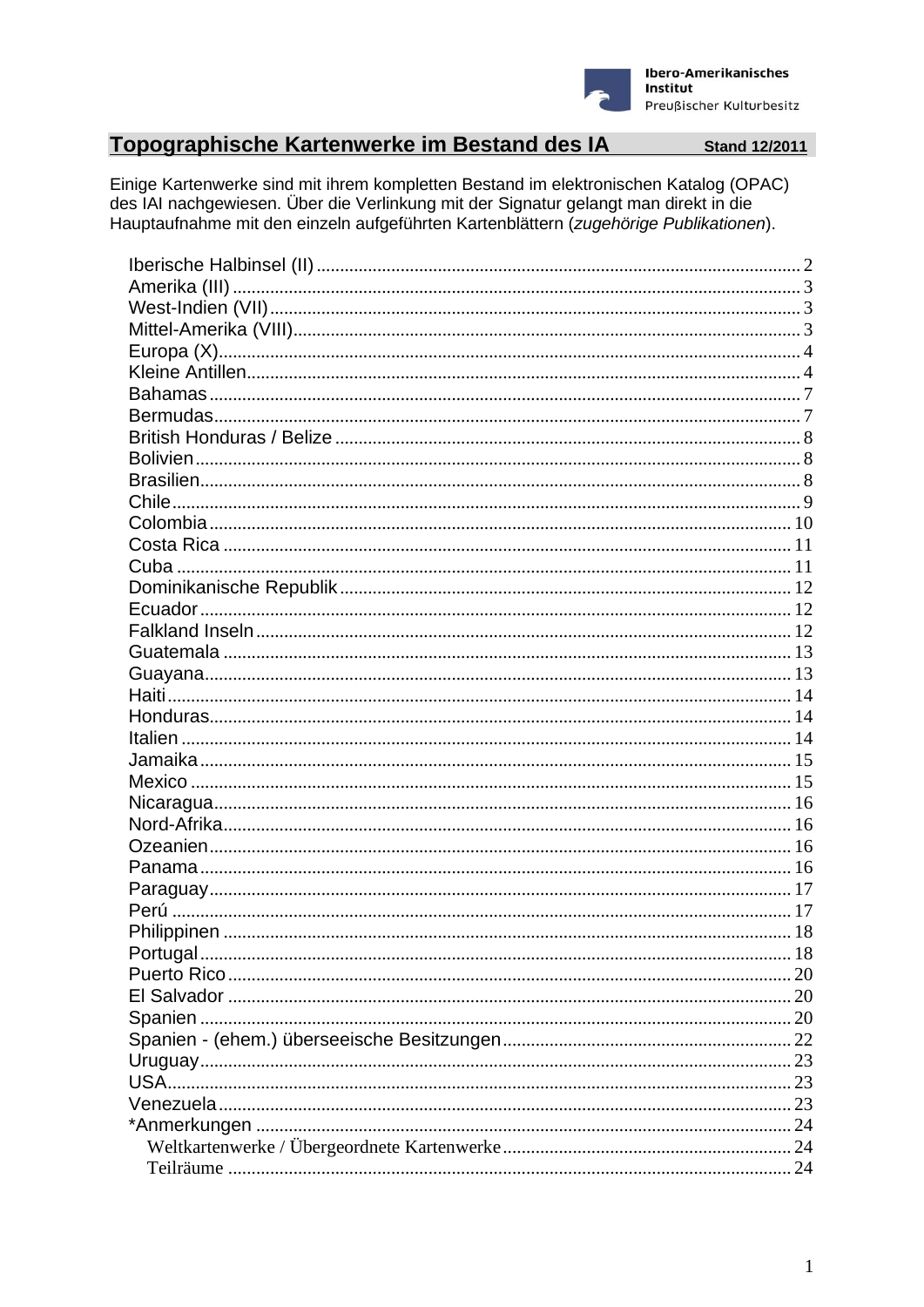

| <b>Signatur</b><br>Anmerkung<br><b>Blätter</b> |
|------------------------------------------------|
|------------------------------------------------|

# **Iberische Halbinsel (II)**

| [Iberische                               | 1:2500000                                   | 1964 und 1988                                                   | je 2 Bl. :                                                                                   | Legende russisch             |                 |  |  |
|------------------------------------------|---------------------------------------------|-----------------------------------------------------------------|----------------------------------------------------------------------------------------------|------------------------------|-----------------|--|--|
| Halbinsel, aus:]                         |                                             | 1. Ed.: 1964-76                                                 | Bl. 52 (Madrid),                                                                             | u. englisch;<br>Beschriftung | II dk 35/1964   |  |  |
| World Map /                              |                                             |                                                                 | Bl. 53 (Rome);                                                                               | lateinisch.                  |                 |  |  |
| Karta Mira.                              |                                             | 2. Ed.: 1969-88                                                 | Bl. $42 + 43$ ;                                                                              |                              | II dk 35/1988   |  |  |
|                                          |                                             |                                                                 | 1. Ed.: Department of Geodesy and Cartography - German Democratic Republic. - Berlin.        |                              |                 |  |  |
|                                          |                                             |                                                                 | 2. Ed.: Ministerium des Innern. Verwaltung Vermessungs- u. Kartenwesen. VEB Kartographischer |                              |                 |  |  |
| Dienst. - Potsdam.                       |                                             |                                                                 |                                                                                              |                              |                 |  |  |
| <b>Iberische</b>                         | 1:1000000                                   | 1955-59                                                         | BI.                                                                                          |                              | <b>II dk 34</b> |  |  |
| Halbinsel - 4                            |                                             |                                                                 | NJ-29 - 30                                                                                   |                              |                 |  |  |
| <b>Blätter</b> aus                       |                                             |                                                                 | <b>NJ-31</b>                                                                                 |                              |                 |  |  |
| dem engl. KW]                            |                                             |                                                                 | NK-29 - 30                                                                                   |                              |                 |  |  |
| World.                                   |                                             |                                                                 | <b>NK-31</b>                                                                                 |                              |                 |  |  |
| War Office and Air Ministry. - [London]. |                                             |                                                                 |                                                                                              |                              |                 |  |  |
| Carte                                    | 1:1000000                                   | 1968                                                            | 1 Blatt:                                                                                     |                              | <b>II dk 38</b> |  |  |
| internationale                           |                                             |                                                                 | NK-30/31 (Mar-                                                                               |                              |                 |  |  |
| du Monde.                                |                                             |                                                                 | seille-                                                                                      |                              |                 |  |  |
|                                          |                                             |                                                                 | Barcelona)                                                                                   |                              |                 |  |  |
| Institut Géographic National. - Paris.   |                                             |                                                                 |                                                                                              |                              |                 |  |  |
| Carta                                    | 1:1000000                                   | 1973                                                            | 1 Blatt vh:                                                                                  |                              | II dk $41$      |  |  |
| internacional                            |                                             | erscheint ab                                                    | (NJ-29                                                                                       |                              |                 |  |  |
| do mundo.                                |                                             | 1912 ff.                                                        | Lissabon)                                                                                    |                              |                 |  |  |
|                                          | Instituto Geográfico e Cadastral. - Lisboa. |                                                                 |                                                                                              |                              |                 |  |  |
| <b>IU.S.</b>                             | 1:1000000                                   | 1963                                                            | 1 Bl. vh.                                                                                    |                              | II dk 45        |  |  |
| Kartenwerk                               |                                             |                                                                 | (NH-28 Madeira                                                                               |                              |                 |  |  |
| World]                                   |                                             |                                                                 | and Canary                                                                                   |                              |                 |  |  |
|                                          |                                             |                                                                 | Island)                                                                                      |                              |                 |  |  |
|                                          |                                             |                                                                 | Army Map Service (LU), Corps of Engineers, U.S. Army. - Washington, D.C. - Series 1301.      |                              |                 |  |  |
| <b>Iberische</b>                         | 1:500000                                    | 1960-65                                                         |                                                                                              |                              | II dk $37$      |  |  |
| Halbinsel-                               |                                             | 1978-92                                                         |                                                                                              |                              |                 |  |  |
| <b>Blätter</b> aus                       |                                             |                                                                 |                                                                                              |                              |                 |  |  |
| dem                                      |                                             |                                                                 |                                                                                              |                              |                 |  |  |
| Kartenwerk]                              |                                             |                                                                 |                                                                                              |                              |                 |  |  |
| World                                    |                                             |                                                                 |                                                                                              |                              |                 |  |  |
|                                          |                                             | D. Survey, War Office and Air Ministry [London]. - Series 1404. |                                                                                              |                              |                 |  |  |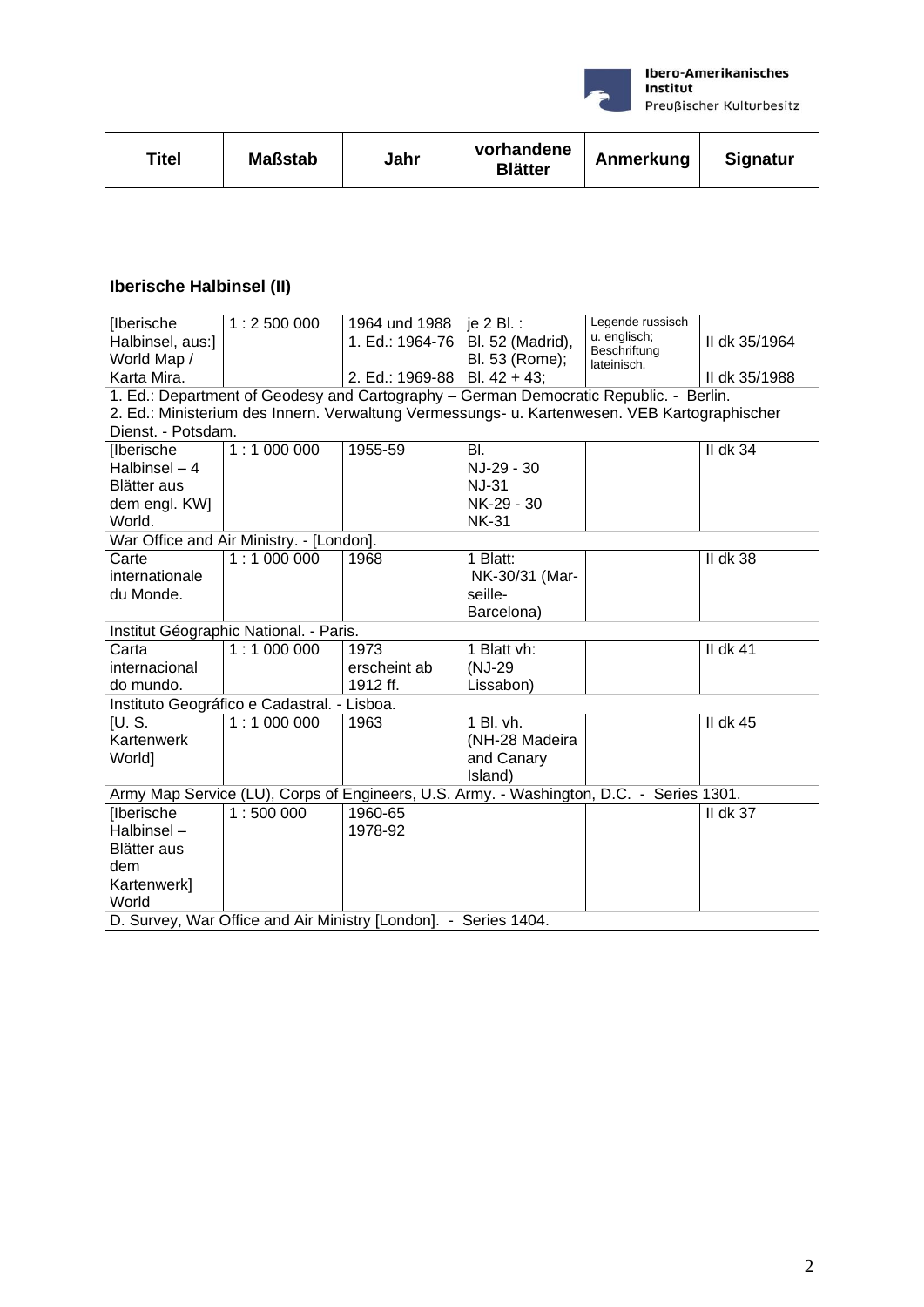

### **Amerika (III)**

| Mittel- und                                                                                      | 1:10 000 000                              | 1943-44,  | 3 Bl.:                                                                          |                                    | III dk 74      |  |  |  |
|--------------------------------------------------------------------------------------------------|-------------------------------------------|-----------|---------------------------------------------------------------------------------|------------------------------------|----------------|--|--|--|
| Südamerika aus]                                                                                  | á l'equateur -                            | rev.      | 7, 8, 12                                                                        |                                    |                |  |  |  |
| Carte générale du                                                                                | 1:9132500 á                               | 1954-55   |                                                                                 |                                    |                |  |  |  |
| monde                                                                                            | la latitude 24° S.                        |           |                                                                                 |                                    |                |  |  |  |
|                                                                                                  | Institute Geographique National. - Paris. |           |                                                                                 |                                    |                |  |  |  |
| South America                                                                                    | 1:7000000                                 | [1842]    | 1 Bl. (Bl. VI:                                                                  | Verschluss                         | III dk 8       |  |  |  |
|                                                                                                  |                                           |           | Patagonia)                                                                      |                                    |                |  |  |  |
| Society for the Diffusion of Useful Knowledge. - Chapman & Hall. - London.                       |                                           |           |                                                                                 |                                    |                |  |  |  |
| The World                                                                                        | 1:5000000                                 | 1973      | 3 Bl.                                                                           |                                    | III dk 48/1973 |  |  |  |
|                                                                                                  |                                           | 4. Ed.    | (12. Mexico, Central                                                            |                                    |                |  |  |  |
|                                                                                                  |                                           |           | America, and the<br>West Indies.                                                |                                    |                |  |  |  |
|                                                                                                  |                                           |           | 13. u. 14 South                                                                 |                                    |                |  |  |  |
|                                                                                                  |                                           |           | America - North u.                                                              |                                    |                |  |  |  |
|                                                                                                  |                                           |           | South)                                                                          |                                    |                |  |  |  |
| Washington, D.C. - Series 1106.<br>Defense Mapping Agency - Topographic Center. -                |                                           |           |                                                                                 |                                    |                |  |  |  |
| Amérique du Sud-                                                                                 | 1:5000000                                 | 1967-68   | Feuilles 1 - 8                                                                  |                                    | $III$ dk 52    |  |  |  |
| Antarctique                                                                                      |                                           |           |                                                                                 |                                    |                |  |  |  |
| Institut Géographique National. - Paris.                                                         |                                           |           |                                                                                 |                                    |                |  |  |  |
| Latinska Amerika.                                                                                | 1:2500000                                 | 1964-71   | 30 Bl.                                                                          |                                    | $III$ dk $90$  |  |  |  |
| Karta Mira                                                                                       |                                           |           | (Lateinamerika                                                                  | $\rightarrow$ s. III dk 73         |                |  |  |  |
|                                                                                                  |                                           |           | komplett)                                                                       |                                    |                |  |  |  |
|                                                                                                  |                                           |           | Department of Geodesy and Cartography - German Democratic Republic. - Berlin    |                                    |                |  |  |  |
|                                                                                                  |                                           |           | National Office of Lands and Mappings, Hungarian People's Republic. - Budapest. |                                    |                |  |  |  |
| [Südamerika -                                                                                    | 1:2500000                                 | 1964 ff.  | 32 Bl. / 234 Bl                                                                 | Legende russisch<br>u. englisch;   | III dk $73$    |  |  |  |
| Blätter aus] World                                                                               |                                           |           |                                                                                 | Beschriftung                       |                |  |  |  |
| Map - Karta Mira                                                                                 |                                           |           |                                                                                 | lateinisch.                        |                |  |  |  |
|                                                                                                  |                                           |           | Department of Geodesy and Cartography - German Democratic Republic. - Berlin    |                                    |                |  |  |  |
| States Office of Geodesy and Cartography, Hungarian People's Republic. - Budapest.               |                                           |           |                                                                                 |                                    |                |  |  |  |
| [Internationale                                                                                  | 1:1000000                                 | [ab 1922] |                                                                                 | s.a.                               | III dk 25      |  |  |  |
| Weltkarte-                                                                                       |                                           |           |                                                                                 | Bra dk 26<br>III dk 19             |                |  |  |  |
| Lateinamerika]                                                                                   |                                           |           |                                                                                 |                                    |                |  |  |  |
| American Geographical Society. - [New York].                                                     |                                           |           |                                                                                 |                                    |                |  |  |  |
| Américas                                                                                         | 1:250000                                  | $1981 -$  |                                                                                 | s. auch Karten zu<br>den einzelnen | $III$ dk 81    |  |  |  |
|                                                                                                  |                                           |           |                                                                                 | Ländern                            |                |  |  |  |
| Instituto Panamericano de Geografía e Historia. - [Mexico]. In Zusammenarbeit mit den jeweiligen |                                           |           |                                                                                 |                                    |                |  |  |  |
| staatlichen Landesvermessungsämtern.                                                             |                                           |           |                                                                                 |                                    |                |  |  |  |

### **West-Indien (VII)**

| World Lecture Maps   1 : 1 500 000                 |  | 1964 | 1 BI. (BI. F 9             |                          | VII dk 12  |  |  |
|----------------------------------------------------|--|------|----------------------------|--------------------------|------------|--|--|
|                                                    |  |      | l Cuba and the<br>Bahamas) | $\rightarrow$ VIII dk 27 | VIII dk 28 |  |  |
|                                                    |  |      |                            |                          |            |  |  |
| DOS, Ministry of Defense. - London. - Series 4948. |  |      |                            |                          |            |  |  |

# **Mittel-Amerika (VIII)**

| World Lecture Maps $\vert 1:3000000$                                                      |          | 1964     | 1 Bl. (Bl. 7  |  | VIII dk 27 |  |
|-------------------------------------------------------------------------------------------|----------|----------|---------------|--|------------|--|
|                                                                                           |          |          | Carribean and |  |            |  |
|                                                                                           |          |          | Central       |  |            |  |
|                                                                                           |          |          | America)      |  |            |  |
| D[irectorate of Overseas] Survey, War Office and Air Ministry. - [London]. - Series 4948. |          |          |               |  |            |  |
| America Central                                                                           | 1:250000 | 1958 ff. |               |  | VIII dk 24 |  |
| Army Map Service. - Washington D.C. u. a.                                                 |          |          |               |  |            |  |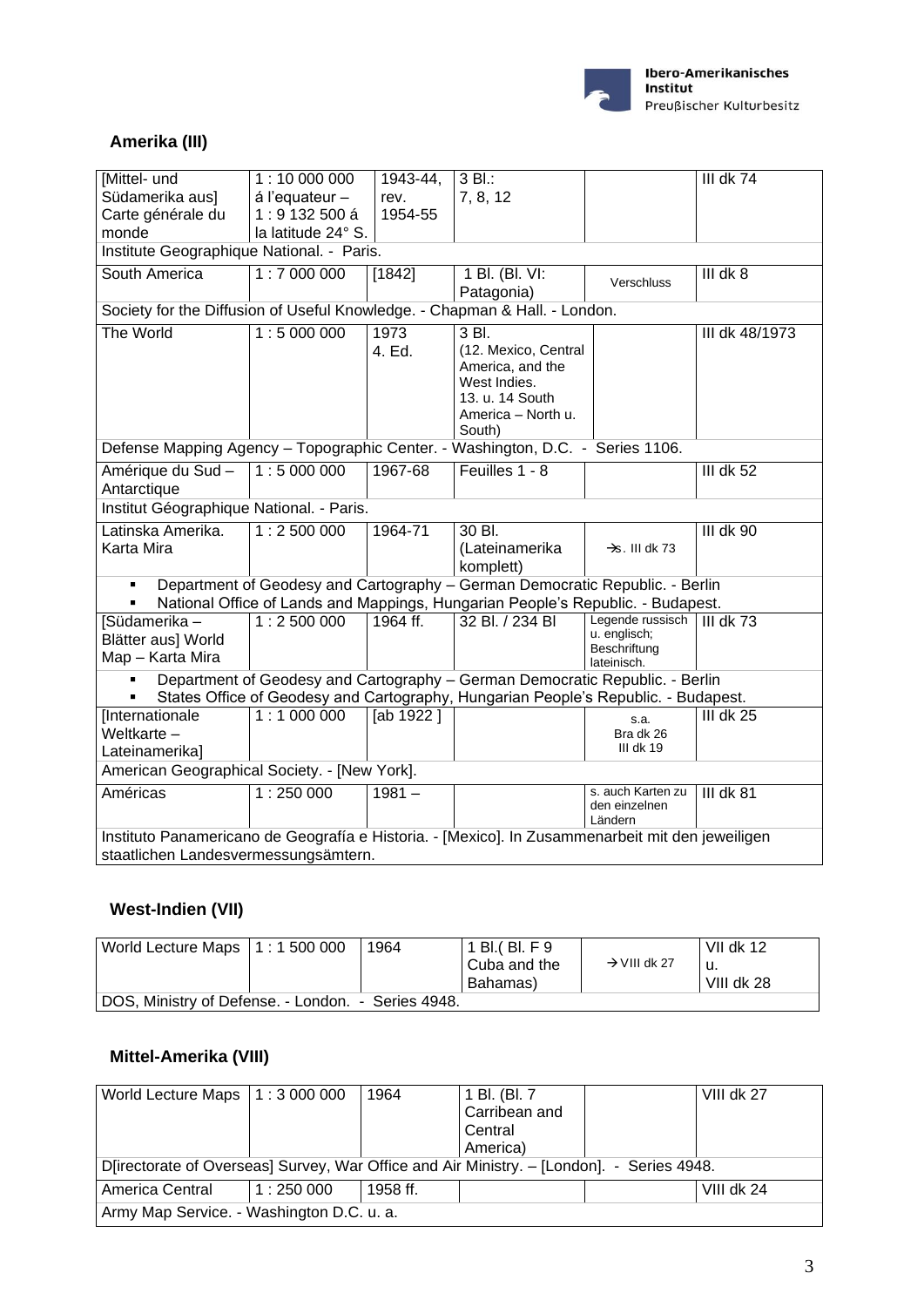

### **Europa (X)**

| Europa    | 1:3000000 | 1960 | BI. (Südwestl.<br>Karte) | Y dk 4 |
|-----------|-----------|------|--------------------------|--------|
| Warszawa. |           |      |                          |        |

#### **Kleine Antillen**

| <b>World Lecture Maps</b>                                                     | 1:3500<br>000 | 1964                   | <b>BI.</b> F 13                                 |                                                    | Ant dk 3         |  |
|-------------------------------------------------------------------------------|---------------|------------------------|-------------------------------------------------|----------------------------------------------------|------------------|--|
| <b>World Lecture Maps</b>                                                     | 1:600000      | 1964                   | <b>BI.</b> F 18                                 |                                                    | Ant dk 4         |  |
| <b>World Lecture Maps</b>                                                     | 1:100000      | 1964                   | <b>BI.</b> F 17                                 |                                                    | Ant dl 1         |  |
| <b>Britische Antillen</b>                                                     |               |                        |                                                 | <b>World Lecture</b>                               |                  |  |
| [World Lecture<br>Maps]                                                       | 1:200000      | 1964                   | <b>BI.</b> F 15                                 | Maps                                               | Ant-b dl 13      |  |
| Trinidad and Tobago                                                           |               |                        |                                                 |                                                    |                  |  |
| [World Lecture<br>Maps]<br><b>Barbados</b>                                    | 1:75000       | 1964                   | <b>BI.</b> F 2                                  |                                                    | Ant-b dl 12      |  |
| Directorate of Overseas Survey, Ministry of Defense. - London. - Series 4948. |               |                        |                                                 |                                                    |                  |  |
| The West Indies.                                                              | 1:50000       | 1964 ff.               | St. Lucia<br>Grenada<br>St. Vincent<br>Dominica | DOS variiert<br>s.a. Ant-b dl 8<br><b>Barbados</b> | Ant-b dl 11      |  |
| Directorate of Overseas Surveys. - Tolworth. - DOS 445,442,417,451            |               |                        |                                                 | Ser. E 703 (E 743)                                 |                  |  |
| <b>Barbados</b>                                                               | 1:50000       | $1960 +$ repr.<br>1985 | 1 Bl.                                           |                                                    | Ant- b dl 8      |  |
| Directorate of Overseas Surveys. Ser. - Tolworth. - DOS 418, E 749.           |               |                        |                                                 |                                                    |                  |  |
| Leeward Islands. I.<br><b>British Virgin Islands</b>                          | 1:25000       | 1959-60                | 6 BI.<br>vollständig                            | <b>DOS 346</b><br>(Ser. E 837)                     | Ant-b dl 1 [I]   |  |
| Leeward Islands, II.<br>St. Christopher,<br>Nevis, Anguilla.                  | 1:25000       | 1959-60                | 3 BI.<br>vollständig                            | <b>DOS 346</b><br>(Series E 837)                   | Ant-b dl 1 [II]  |  |
| Windward Islands I.<br>Grenada                                                | 1:25000       | 1958                   | $2B$ .<br>vollständig                           | <b>DOS 343</b><br>(Series E 848)                   | Ant-b dl $2$ [I] |  |
| Windward Islands II.<br>Saint Lucia                                           | 1:25000       | 1958                   | $3$ Bl.<br>vollständig                          | <b>DOS 345</b><br>(Series E 849)                   | Ant-b dl 2 [II]  |  |
| Windward islands III.<br>Saint Vincent                                        | 1:25000       | 1958/59                | 2 Bl.<br>vollständig                            | <b>DOS 317</b><br>(Series E 845)                   | Ant-b dl 2 [III] |  |
| Directorate of Overseas Surveys. - Tolworth.                                  |               |                        |                                                 |                                                    |                  |  |
| Dominica - The West $\vert$ 1 : 25 000<br>Indies                              |               | 1961                   | 3 Bl.<br>vollständig                            |                                                    | Ant-b dl 10      |  |
| Directorate of Overseas Surveys. - Tolworth. - Ser. DOS 445,442,417,451       |               |                        |                                                 | (E 703. E 743).                                    |                  |  |
| Tobago                                                                        | 1:25000       | 1962-63                | $BI. 1 - 3$<br>vollständig                      |                                                    | Ant-b dl 16      |  |
| Directorate of Overseas Surveys. - Tolworth - DOS 307 (Series E 8410).        |               |                        |                                                 |                                                    |                  |  |
| Trinidad                                                                      | 1:25000       | 1966<br>1964-81        | $BI. 12 - 15$                                   |                                                    | Ant-b dl 17      |  |
| Directorate of Overseas Surveys. - Tolworth. -                                |               |                        | DOS 316/1 (Series E 803).                       |                                                    |                  |  |
| Grenadines                                                                    | 1:25000       | 1968 ff.               | Bl. 1-3, 5-6<br>vollständig                     |                                                    | Ant-b dl 22      |  |
| Directorate of Overseas Surveys. - Tolworth. - DOS 342/344. (Series E 803).   |               |                        |                                                 |                                                    |                  |  |
| Trinidad                                                                      | 1:25000       | $1964 - 1981$          | 38 Bl.<br>vollständig                           |                                                    | Ant-b dl 23      |  |
| Directorate of Overseas Surveys. - Tolworth. - DOS 316/1 (Series 804).        |               |                        |                                                 |                                                    |                  |  |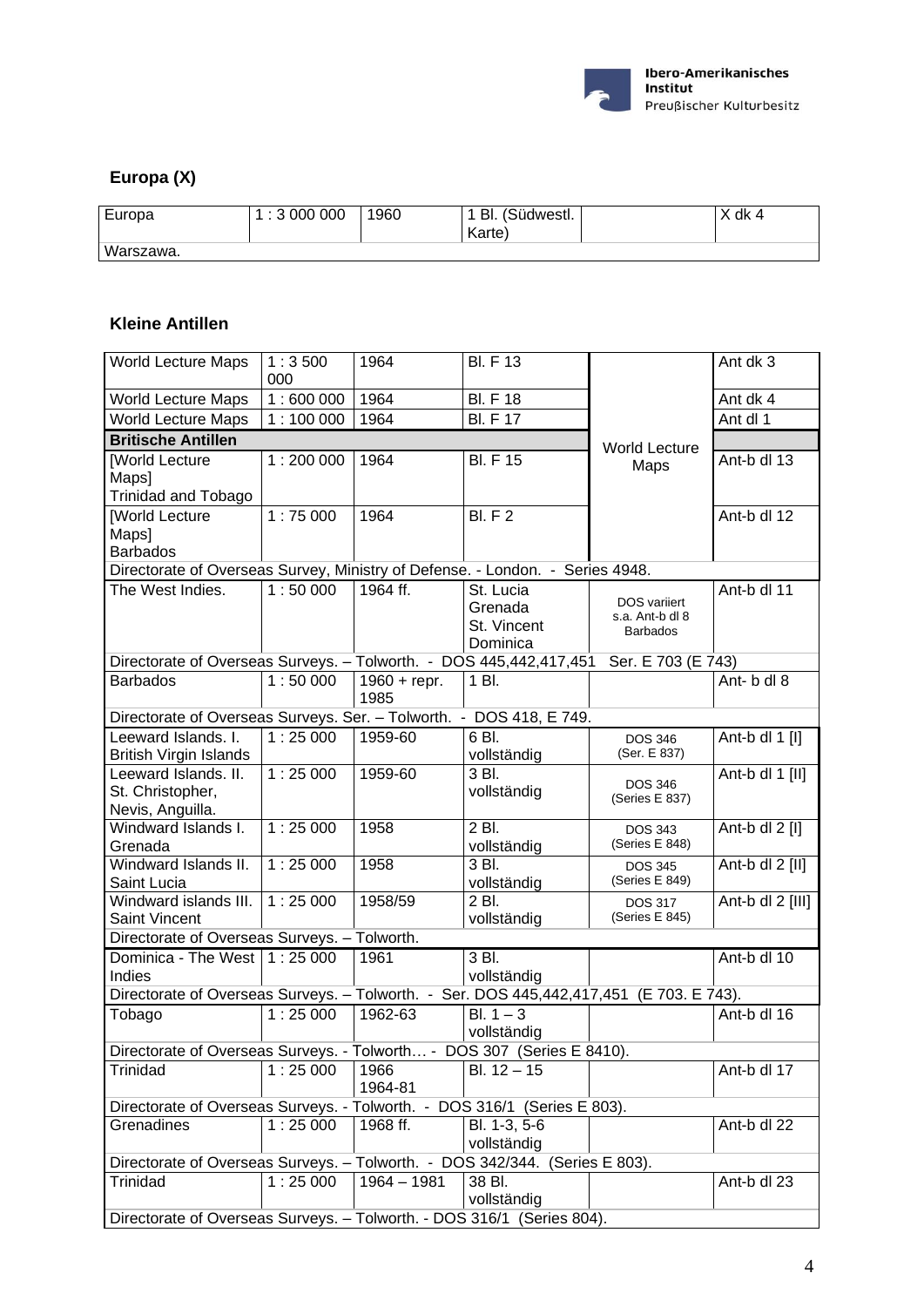

Preußischer Kulturbesitz

| <b>Lesser Antilles</b>                                                                           | 1:25000 | 1970 ff.      | vollständig                   |                                 | Ant-b dl 25    |  |
|--------------------------------------------------------------------------------------------------|---------|---------------|-------------------------------|---------------------------------|----------------|--|
|                                                                                                  |         |               | $\rightarrow$ Anguilla,       |                                 |                |  |
|                                                                                                  |         |               | Barbuda                       |                                 |                |  |
|                                                                                                  |         |               | (Antigua),                    |                                 |                |  |
|                                                                                                  |         |               | Dominica,<br>Grenada (2 Bl.), | DOS (variieren)<br>Series E 803 |                |  |
|                                                                                                  |         |               | Nevis,                        |                                 |                |  |
|                                                                                                  |         |               | St. Christopher               |                                 |                |  |
|                                                                                                  |         |               | (St. Kitts),                  |                                 |                |  |
|                                                                                                  |         |               | St. Lucia                     |                                 |                |  |
| Ministry of Oversea's Development (Directorate of Overseas Surveys). - Tolworth. - Series E 803. |         |               |                               |                                 |                |  |
| Saint Vincent (and                                                                               | 1:25000 | 1983, ed.5    | $2$ Bl.                       |                                 | Ant- $b$ dl 26 |  |
| the Grenadines)                                                                                  |         |               | vollständig                   |                                 |                |  |
| Directorate of Overseas Surveys. - Tolworth. - DOS 317 (Series E 803).                           |         |               |                               |                                 |                |  |
| Lesser Antilles.                                                                                 | 1:25000 | $1984, 3.-5.$ | 6 Bl.                         |                                 | Ant-b dl       |  |
| <b>British Virgin Islands</b>                                                                    |         | ed.           | Bl. 1-5 vorh.                 |                                 | 37/1984        |  |
| Directorate of Overseas Surveys. - Tolworth Surbiton. - DOS 346. (Series E 803).                 |         |               |                               |                                 |                |  |
| <b>Barbados</b>                                                                                  | 1:10000 | 1954-56       | $BI. 1 - 18$                  |                                 | Ant-b dl 7     |  |
|                                                                                                  |         |               | vollständig                   |                                 |                |  |
| Directorate of Colonial Surveys. - Tolworth.                                                     |         |               |                               |                                 |                |  |
| Tobago                                                                                           | 1:10000 | 1962          |                               |                                 | Ant-b dl 14    |  |
| Directorate of Overseas Surveys. - Tolworth. - DOS 207 (Series E 814).                           |         |               |                               |                                 |                |  |
| <b>Trinidad</b>                                                                                  | 1:10000 | 1964-66       |                               |                                 | Ant-b dl 15    |  |
| Directorate of Overseas Surveys. - Tolworth. - DOS 216. (Series E 8413).                         |         |               |                               |                                 |                |  |
| Grenadines.                                                                                      | 1:10000 | 1967-69       | $16B$ .                       |                                 | Ant-b dl 20    |  |
| [Grenada - St. Vincent]                                                                          |         |               | vollständig                   |                                 |                |  |
| Directorate of Overseas Surveys. - Tolworth. - DOS 244 (Series E 802).                           |         |               |                               |                                 |                |  |
| Barbuda.                                                                                         | 1:10000 | 1970          | 9 Bl.                         |                                 | Ant-b dl 24    |  |
| <b>Lesser Antilles</b>                                                                           |         |               | vollständig                   |                                 |                |  |
| Directorate of Overseas Surveys. - Tolworth. - DOS 257.                                          |         |               |                               |                                 |                |  |
| St. Vincent and the                                                                              | 1:10000 | 1983          | vh.: Grenadines               |                                 | Ant-b dl 32    |  |
| Grenadines                                                                                       |         |               | <b>BI. 1-5</b>                |                                 |                |  |
|                                                                                                  |         |               | vollständig                   |                                 |                |  |
| Directorate of Overseas Surveys. - DOS 217.                                                      |         |               |                               |                                 |                |  |
| <b>Barbados</b>                                                                                  | 1:10000 | 1986          | $BI. 1 - 12$                  |                                 | Ant-b dl 39    |  |
|                                                                                                  |         |               | vollständig                   |                                 |                |  |
| Ordnance Survey. - Series OSD 218/1.                                                             |         |               |                               |                                 |                |  |
|                                                                                                  | 1:5000  | 1970 ff.      |                               |                                 | Ant-b dm 1     |  |
| Antigua<br>Tolworth. - Series DOS 106.                                                           |         |               |                               |                                 |                |  |
|                                                                                                  |         |               |                               |                                 |                |  |
| Französische Antillen                                                                            |         |               |                               |                                 |                |  |
| Ile de La Martinique.                                                                            | 1:25000 | 1985          |                               |                                 | Ant-f dl 6     |  |
| Série bleue                                                                                      |         | 2006          | 30 Bl.                        |                                 |                |  |
| Département de                                                                                   | 1:25000 | 1987-88 f.    | 8 Bl.,                        |                                 | Ant-f dl 7     |  |
| La Guadeloupe.                                                                                   |         |               | vollständig.                  |                                 |                |  |
| Série bleue.                                                                                     |         |               |                               |                                 |                |  |
|                                                                                                  |         | 2002          | 6 BI.                         |                                 |                |  |
| Martinique                                                                                       | 1:25000 | 1996          | vollständig                   |                                 | Ant-f dl 8     |  |
| Institute Géographique Nationale. - Paris.                                                       |         |               |                               |                                 |                |  |
| La Guadeloupe                                                                                    | 1:20000 | 1950-70       |                               |                                 | Ant-f dl 3     |  |
| Institute Géographique Nationale. - Paris.                                                       |         |               |                               |                                 |                |  |
| La Martinique                                                                                    | 1:20000 | 1955 ff.      |                               |                                 | Ant-f dl 4     |  |
| Institute Géographique Nationale. - Paris.                                                       |         |               |                               |                                 |                |  |
| Basse - Terre                                                                                    | 1:2000  | 1959          | 7 Bl. u. 1 Halbbl.            |                                 | Ant-f dm 1     |  |
| (Guadeloupe)                                                                                     |         |               |                               |                                 |                |  |
| Cabinet Danger. - Paris.                                                                         |         |               |                               |                                 |                |  |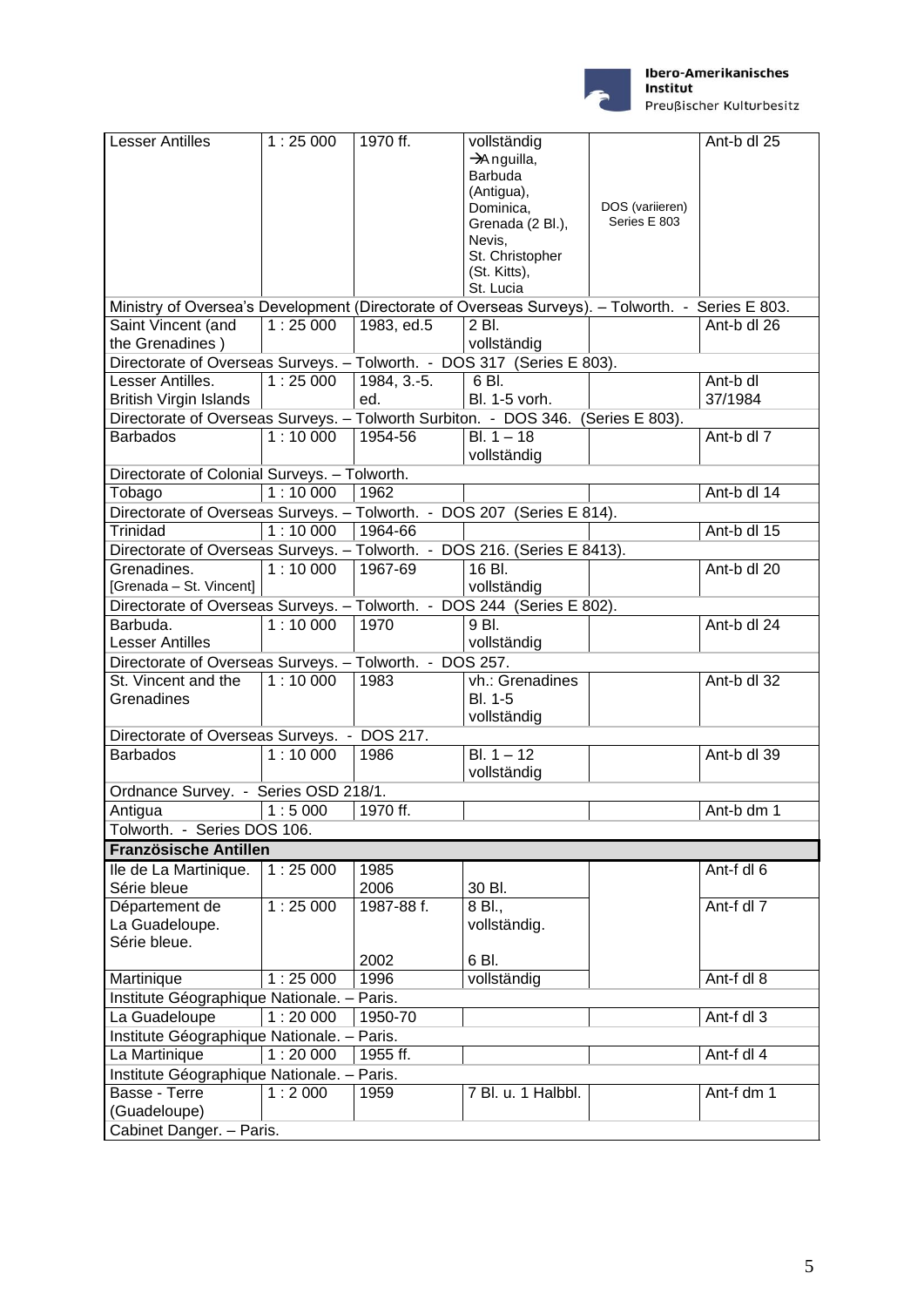

| Niederländische Antillen                                 |         |                          |                                                      |                                        |             |  |
|----------------------------------------------------------|---------|--------------------------|------------------------------------------------------|----------------------------------------|-------------|--|
|                                                          |         |                          |                                                      |                                        |             |  |
| Aruba                                                    | 1:25000 | Samenstelling<br>1962/63 | 4 Bl.,<br>vollständig                                | Legende<br>holländisch und<br>englisch | Ant-n dl 1  |  |
| <b>Bonaire</b>                                           | 1:25000 | Samenstelling<br>1962/63 |                                                      |                                        | Ant-n dl 2  |  |
| Curaçao                                                  | 1:25000 | Samenstelling<br>1962    | 8 Bl. und<br>Correctieblad<br>7/1963,<br>vollständig |                                        | Ant-n dl 3  |  |
| S[in]t Maarten                                           | 1:25000 | [1965]                   | 1 Karte                                              |                                        | Ant-n dl 6  |  |
| Saba                                                     | 1:10000 | Samenstelling<br>1962/63 | 1 Karte                                              |                                        | Ant-n dl 4  |  |
| S[in]t Eustacius                                         | 1:10000 | 1963                     | 1 Karte                                              |                                        | Ant-n dl 5  |  |
| (Alle:) Dienst van het Kadaster. - Nederlandse Antillen. |         |                          |                                                      |                                        |             |  |
| <b>U.S. Amerikanische Antillen</b>                       |         |                          |                                                      |                                        |             |  |
| Virgin Islands of U.S. $\vert$ 1 : 24 000                |         | 1982                     | 8 Bl.<br>vollständig                                 |                                        | Ant-us dl 1 |  |
| Geological Survey. - Washington D.C.                     |         |                          |                                                      |                                        |             |  |

# **Argentinien**

| Carta provisional de   1 : 500 000<br>la República de<br>Argentina.          |          | 1934-70       | 2 Bl.       |                                               | Arg dk 32             |  |  |
|------------------------------------------------------------------------------|----------|---------------|-------------|-----------------------------------------------|-----------------------|--|--|
| Instituto Geográfico Militar. - [Buenos Aires].                              |          |               |             |                                               |                       |  |  |
| Carta provisional de   1 : 500 000<br>la República<br>Argentina.             |          | 1950-76       | vollständig | neue Zählung                                  | Arg dk 33             |  |  |
| Instituto Geográfico Militar. - Buenos Aires.                                |          |               |             |                                               |                       |  |  |
| (Américas)<br>Argentina                                                      | 1:250000 | 1983-90       |             | Von ca. 200 Bl. sind nur<br>11 Bl. erschienen | <b>III dk 81</b>      |  |  |
| Instituto Geográfico Militar. - Buenos Aires.                                |          |               |             |                                               |                       |  |  |
| Carta de la<br>República<br>Argentina                                        | 1:250000 | 1952-.        |             | [1968ff.:] Carta<br>topográfica               | Arg dk 37             |  |  |
| Instituto Geográfico Militar. - Buenos Aires.                                |          |               |             |                                               |                       |  |  |
| Mapa Geológico-<br>económico de la<br>República<br>Argentina.<br>Topografía. | 1:200000 | $1916 + 1919$ | 2 Bl.       | unter Topographie!                            | Arg dl 3              |  |  |
| Ministerio de Agricultura.                                                   |          |               |             |                                               |                       |  |  |
| Carta topográfica<br>de la República<br>Argentina.                           | 1:100000 | 1936-         |             |                                               | Arg dl $\overline{1}$ |  |  |
| Instituto Geográfico Militar. - [Buenos Aires].                              |          |               |             |                                               |                       |  |  |
| Carta de la<br>República<br>Argentina.                                       | 1:100000 | 1934          | 1BI.        |                                               | Arg dl 5              |  |  |
| Instituto Geográfico Militar. - [Buenos Aires].                              |          |               |             |                                               |                       |  |  |
| Carta topográfica<br>de la República<br>Argentina.                           | 1:50000  | 1937-         |             |                                               | Arg dl 2              |  |  |
| Instituto Geográfico Militar. - [Buenos Aires].                              |          |               |             |                                               |                       |  |  |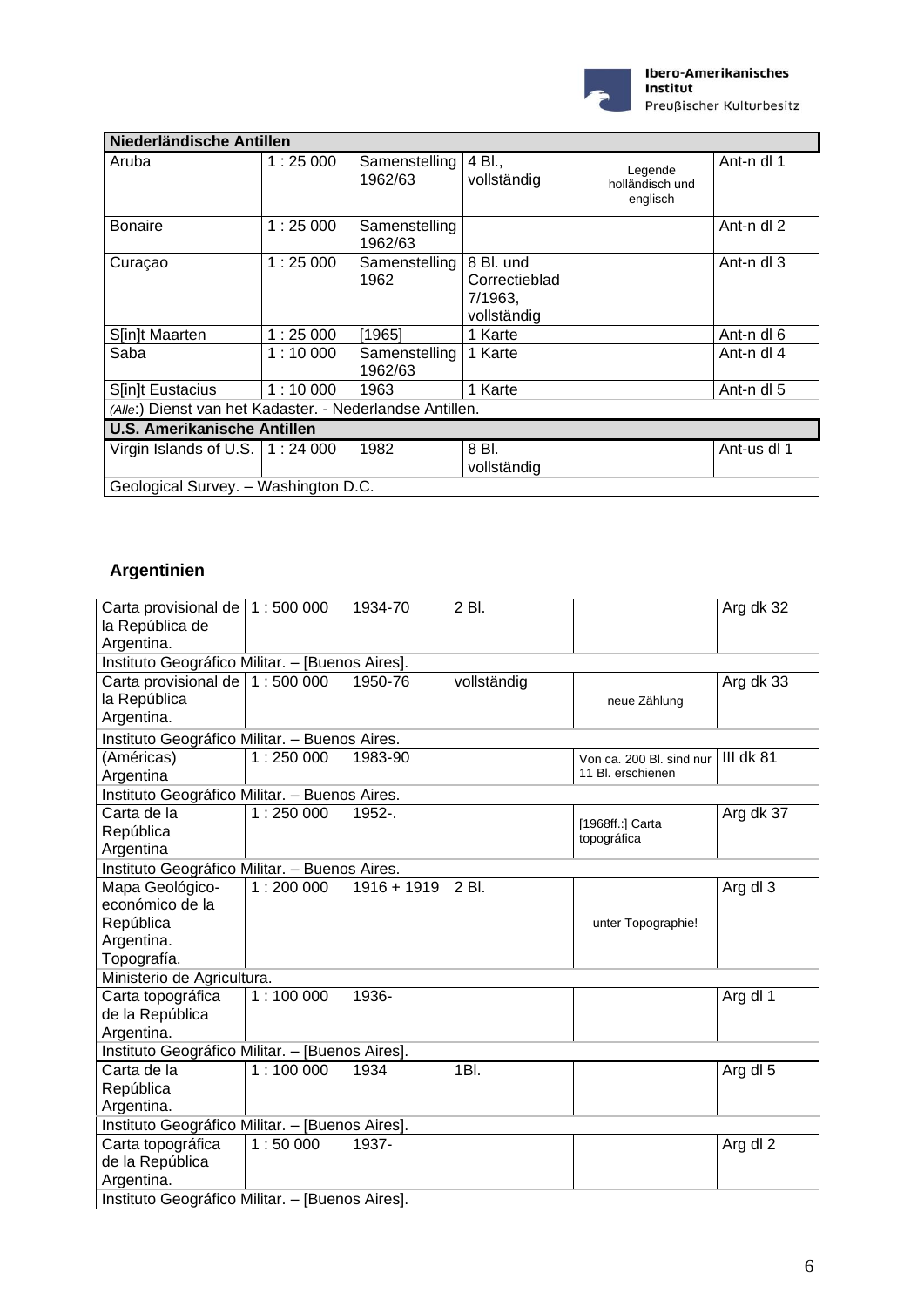

#### Ibero-Amerikanisches Institut

Preußischer Kulturbesitz

| Carta topográfica                                                     | 1:25000  | 1909-     | 4 Bl.        |                 | Arg dl 4   |  |  |
|-----------------------------------------------------------------------|----------|-----------|--------------|-----------------|------------|--|--|
| de la República                                                       |          |           |              |                 |            |  |  |
| Argentina.                                                            |          |           |              |                 |            |  |  |
| Instituto Geográfico Militar. - [Buenos Aires].                       |          |           |              |                 |            |  |  |
| Argentinien Teilräume                                                 |          |           |              |                 |            |  |  |
| Junvollst. KW der                                                     | 1:25000  | 1906-1909 |              | unnummerierte   | Arg-b dl 5 |  |  |
| <b>Provinz Buenos</b>                                                 |          |           |              | Probedrucke     |            |  |  |
| Aires].                                                               |          |           |              |                 |            |  |  |
| Instituto Geográfico Militar. - [Buenos Aires]. Impresión provisoria. |          |           |              |                 |            |  |  |
| Mendoza                                                               | 1:100000 | 1910      | 2 ungezählte |                 | Arg-m dl 1 |  |  |
|                                                                       |          |           | BI.          |                 |            |  |  |
| Instituto Geográfico Militar. - [Buenos Aires].                       |          |           |              |                 |            |  |  |
| Carta topográfica                                                     | 1:100000 | ca. 1930  | 6 BI.        |                 | Arg-m dl 2 |  |  |
| de la República                                                       |          |           |              | unvollständiges |            |  |  |
| Argentina-                                                            |          |           |              | Kartenwerk      |            |  |  |
| Mendoza.                                                              |          |           |              |                 |            |  |  |
| Instituto Geográfico Militar. - Buenos Aires.                         |          |           |              |                 |            |  |  |

#### **Bahamas**

| Grand<br>Bahama & Abaco                                                     | 1:25000                                                                          | 1962-64                          | 33 Bl.                               | <b>Bahamas</b><br>1:25000<br>vollständig | Bah dl 1                                 |  |  |
|-----------------------------------------------------------------------------|----------------------------------------------------------------------------------|----------------------------------|--------------------------------------|------------------------------------------|------------------------------------------|--|--|
| Directorate of Overseas Surveys. - Tolworth.                                |                                                                                  |                                  |                                      |                                          |                                          |  |  |
| Eleuthera-Bahama                                                            | 1:25000                                                                          | 1963                             |                                      |                                          | Bah dl 2                                 |  |  |
| Directorate of Overseas Surveys. - Tolworth.                                |                                                                                  |                                  |                                      |                                          |                                          |  |  |
| Cat Island - Bahamas $\vert$ 1 : 25 000                                     |                                                                                  | 1962                             |                                      |                                          | Bah dl 3                                 |  |  |
| Directorate of Overseas Surveys. - Tolworth.                                |                                                                                  |                                  |                                      |                                          |                                          |  |  |
| New Providence                                                              | 1:25000                                                                          | 1962                             |                                      |                                          | Bah dl 4                                 |  |  |
| Directorate of Overseas Surveys. - Tolworth.                                |                                                                                  |                                  |                                      |                                          |                                          |  |  |
| Turks & Caicos<br>Islands                                                   | 1:25000                                                                          | 1. Ed. 1968-69<br>2. Ed. 1984-85 | je 15 Bl.<br>vollständig             |                                          | Bah dl 8 / 1968-69<br>Bah dl 8 / 1984-85 |  |  |
| Directorate of Overseas Surveys. - Tolworth. - Series E 8112 - DOS 309 (P). |                                                                                  |                                  |                                      |                                          |                                          |  |  |
| <b>Turks &amp; Caicos</b><br>Islands -<br>Caicos Islands                    | 1:10000                                                                          | 1967-84<br>mehrere<br>Auflagen   |                                      |                                          | Bah dl 6                                 |  |  |
| Directorate of Overseas Surveys. - Tolworth. - Series E 8113 - DOS 209.     |                                                                                  |                                  |                                      |                                          |                                          |  |  |
| Bahamas<br>$\blacksquare$<br>Bimini -<br>٠<br><b>Bahamas</b>                | 1:25000/<br>1:10000                                                              | 1963-75<br>1968                  | - 182 Bl.<br>- 10 Bl.<br>vollständig |                                          | Bah dl 10<br>Bah dl 13                   |  |  |
|                                                                             | Department of Lands and Surveys. - Nassau, Bahamas. - BLS Series 311 - 328; 213. |                                  |                                      |                                          |                                          |  |  |

#### **Bermudas**

| Island of Bermuda $\vert$ 1 : 10 650                                    |                                        | 1901    | 6 BI.<br>vollständig |  | Berm dl 1 |  |  |  |  |
|-------------------------------------------------------------------------|----------------------------------------|---------|----------------------|--|-----------|--|--|--|--|
|                                                                         | Ordnance Survey Office. - Southampton. |         |                      |  |           |  |  |  |  |
| <b>Bermuda</b>                                                          | 1:10650                                | 1966-68 | 6 BI.                |  | Berm dl 4 |  |  |  |  |
|                                                                         |                                        |         | vollständig          |  |           |  |  |  |  |
| Directorate of Overseas Surveys. - Tolworth. - Series E 8110 - DOS 311. |                                        |         |                      |  |           |  |  |  |  |
| Bermuda                                                                 | $1:10\,650$                            | 1975    | 6 BI.                |  | Berm dl 4 |  |  |  |  |
|                                                                         |                                        | 2. ed.  | vollständig          |  |           |  |  |  |  |
| Public Works Department. - Hamilton. Bda 311 (Series 8110).             |                                        |         |                      |  |           |  |  |  |  |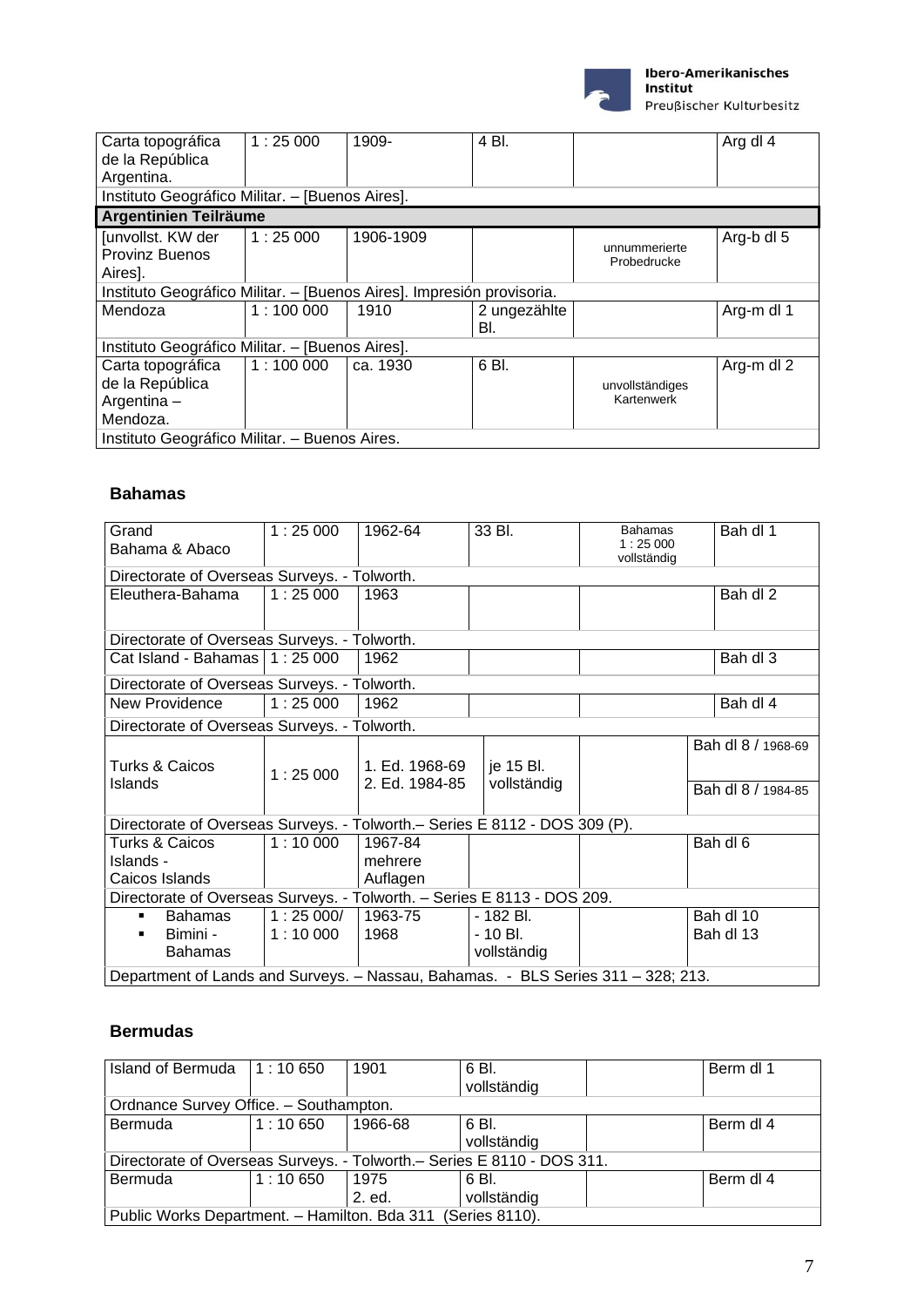

| Bermuda                                                                 | 1:2500 | 1965-67 |  | Berm dm |
|-------------------------------------------------------------------------|--------|---------|--|---------|
| Directorate of Overseas Surveys. - Tolworth. - Series E 8111 - DOS 111. |        |         |  |         |

### **British Honduras / Belize**

| <b>British Honduras</b>                                                                          | 1:250000                                                                       | 1963-64              | 3 Bl. vollständig |                        | B-Hond dk 3/2 |  |  |  |
|--------------------------------------------------------------------------------------------------|--------------------------------------------------------------------------------|----------------------|-------------------|------------------------|---------------|--|--|--|
| Directorate of Overseas Surveys. - Tolworth.                                                     |                                                                                |                      |                   |                        |               |  |  |  |
| <b>Belize</b>                                                                                    | 1:250000                                                                       | 1970-74              | 3 Bl. vollständig |                        | B-Hond dk 3/3 |  |  |  |
| Directorate of Overseas Surveys. - Tolworth. - DOS 649 (Series E 552).                           |                                                                                |                      |                   |                        |               |  |  |  |
| <b>British Honduras</b>                                                                          | 1:50000                                                                        | 1965-66              | 45 BI.            |                        | B-Hond dl 2   |  |  |  |
| Directorate of Overseas Surveys. - Tolworth. - DOS 4499 Series E 755.                            |                                                                                |                      |                   |                        |               |  |  |  |
| <b>Belize</b>                                                                                    | 1:50000                                                                        | 1973-76              |                   |                        | B-Hond dl 3   |  |  |  |
| Ministry of Overseas Development. Directorate of Overseas Surveys. - Tolworth. - DOS 4499 Series |                                                                                |                      |                   |                        |               |  |  |  |
| E 755.                                                                                           |                                                                                |                      |                   |                        |               |  |  |  |
| <b>British Honduras</b>                                                                          | 1:50000                                                                        | 1947-58              |                   | Provisional            | B-Hond dl 1   |  |  |  |
|                                                                                                  |                                                                                | <b>First Edition</b> |                   | sheet[s] 1945-<br>1952 |               |  |  |  |
|                                                                                                  |                                                                                |                      |                   | Sketch Map[s]          |               |  |  |  |
|                                                                                                  |                                                                                |                      |                   | 1955-1958              |               |  |  |  |
|                                                                                                  | Directorate of Colonial Surveys / Directorate of Overseas Surveys. - Tolworth. |                      |                   |                        |               |  |  |  |

#### **Bolivien**

| Mapa aproximada de                                                 | 1:250000 | 1964     | vollständig                  |                     | Bol dk 18 |  |  |  |  |
|--------------------------------------------------------------------|----------|----------|------------------------------|---------------------|-----------|--|--|--|--|
| Bolivia en 58 hojas                                                |          |          |                              |                     |           |  |  |  |  |
| Instituto Geográfico Militar y de Catastración Nacional. - La Paz. |          |          |                              |                     |           |  |  |  |  |
| <b>Bolivia</b>                                                     | 1:250000 | 1967     | alle                         |                     | Bol dk 19 |  |  |  |  |
| (America del Sur -                                                 |          |          | erschienenen<br>65 Bl. vorh. | s.a. III dk 81      |           |  |  |  |  |
| Américas)                                                          |          |          |                              |                     |           |  |  |  |  |
| Instituto Geográfico Militar. - La Paz.                            |          |          |                              |                     |           |  |  |  |  |
| America del Sur                                                    | 1:250000 | 1979     |                              | nur 1 Bl. ersch.    | Bol dk 23 |  |  |  |  |
| (Bolivia) – Mapa de                                                |          |          |                              | <b>RELIEFSTUDIE</b> |           |  |  |  |  |
| pendientes.                                                        |          |          |                              |                     |           |  |  |  |  |
| Instituto Geográfico Militar. - La Paz.                            |          |          |                              |                     |           |  |  |  |  |
| Carta nacional,                                                    | 1:100000 | 1980     | 8 BI.                        | (nur 9 Bl. ersch.)  | Bol dl 7  |  |  |  |  |
| Bolivia.                                                           |          |          |                              |                     |           |  |  |  |  |
| Instituto Geográfico Militar. - [La Paz].                          |          |          |                              |                     |           |  |  |  |  |
| <b>Bolivia</b>                                                     | 1:100000 | 1989-    | 60 BI.                       | Kompl. ca. 156 Bl.  | Bol dl 9  |  |  |  |  |
| Defense Mapping Agency. - Washington, D.C. -                       |          |          | [Series H 632].              |                     |           |  |  |  |  |
| Carta nacional,                                                    | 1:50000  | 1964 ff. | ca. 1640 Bl.                 | Kompl. ca. 2250 Bl. | Bol dl 4  |  |  |  |  |
| <b>Bolivia</b>                                                     |          |          |                              | 1657 erhältlich     |           |  |  |  |  |
| Instituto Geográfico Militar. - La Paz. Serie H 731.               |          |          |                              |                     |           |  |  |  |  |

#### **Brasilien**

| Carta do Brasil                                                                      | 1:250000    | 1947-       |              | s.a. Bra dk 49 | Bra dk 25 |  |  |  |
|--------------------------------------------------------------------------------------|-------------|-------------|--------------|----------------|-----------|--|--|--|
| Conselho Nacional de Geografia.                                                      |             |             |              |                |           |  |  |  |
| Carte internationale                                                                 | 1:1 000 000 | 1922        | fast vollst. |                | Bra dk 26 |  |  |  |
| du Monde –                                                                           |             | Edição      |              |                |           |  |  |  |
| Carta Internacional                                                                  |             | provvisoria |              |                |           |  |  |  |
| do Mundo - Zona do                                                                   |             |             |              |                |           |  |  |  |
| Brasil. America do                                                                   |             |             |              |                |           |  |  |  |
| Sul.                                                                                 |             |             |              |                |           |  |  |  |
| Club de Engenharia do Rio de Janeiro / Berliner Lithographisches Institut. - Berlin. |             |             |              |                |           |  |  |  |
| Carta do Brasil.                                                                     | 1:1000000   | 1959        |              |                | Bra dk 27 |  |  |  |
| Conselho Nacional de Geografia.                                                      |             |             |              |                |           |  |  |  |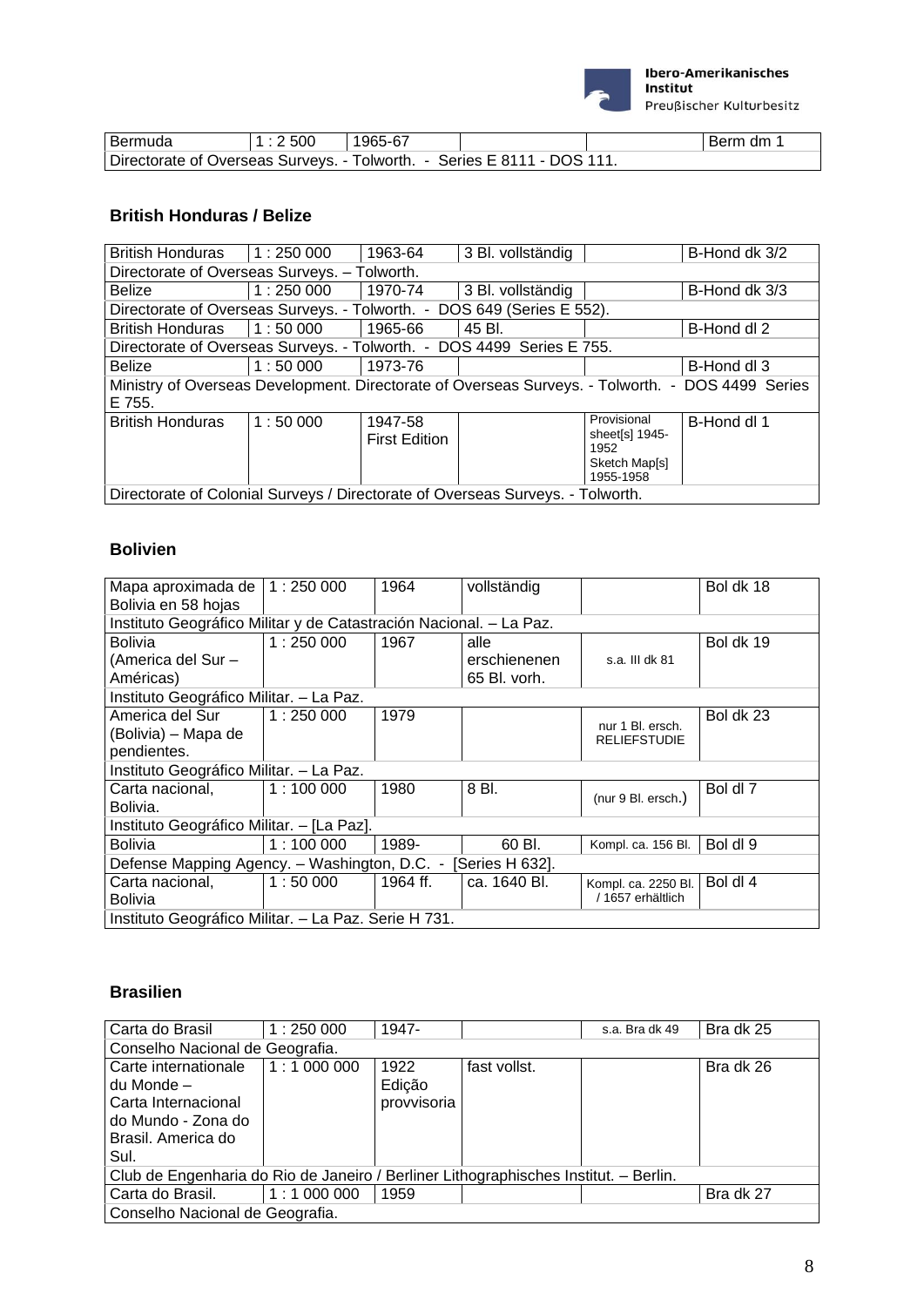

#### Ibero-Amerikanisches Institut

Preußischer Kulturbesitz

| Carta do Brasil                                                                    | 1:500000                                     | 1945 ff.         |                           |                   | Bra dk 34   |  |  |  |
|------------------------------------------------------------------------------------|----------------------------------------------|------------------|---------------------------|-------------------|-------------|--|--|--|
| Conselho Nacional de Geografia. - [Rio de Janeiro].                                |                                              |                  |                           |                   |             |  |  |  |
| Carta do Brasil                                                                    | 1:250000                                     | 1974             |                           | s.a. Bra dk 25    | Bra dk 49   |  |  |  |
| Ministerio do Planejamento e Coordenação Geral. Instituto Brasileiro de Geografia. |                                              |                  |                           |                   |             |  |  |  |
| Carta planimétrica.                                                                | 1:250000                                     | 1973-78          | ca. 245 Bl.               |                   | Bra dk 54   |  |  |  |
| Projecto RADAM-                                                                    |                                              |                  |                           | kompl. 269 Bl.    |             |  |  |  |
| Radam Brasil.                                                                      |                                              |                  |                           |                   |             |  |  |  |
| Ministerio das Minas e Energia. - [Rio de Janeiro].                                |                                              |                  |                           |                   |             |  |  |  |
| Carta do Brasil                                                                    | 1:100000                                     | 1965             |                           |                   | Bra dl 3    |  |  |  |
| Conselho Nacional de Geografia - IBGE. - [Rio de Janeiro].                         |                                              |                  |                           |                   |             |  |  |  |
| Carta do Brasil                                                                    | 1:50000                                      | 1963             |                           |                   | Bra dl 4    |  |  |  |
| Conselho Nacional de Geografia - IBGE. - [Rio de Janeiro].                         |                                              |                  |                           |                   |             |  |  |  |
| Regiões do Brasil                                                                  | 1:25000                                      | 1974-            |                           |                   | Bra dl 2    |  |  |  |
|                                                                                    | Diretoria de Serviço Geográfico. - Brasília. |                  |                           |                   |             |  |  |  |
| <b>Brasilien Teilräume</b>                                                         |                                              |                  |                           |                   |             |  |  |  |
| Minas Geraes                                                                       | 1:100000                                     |                  | 1895-1933   unvollständig |                   | Bra-mi dl 1 |  |  |  |
| Comissão Geographica e Geologica de Minas Geraes.                                  |                                              |                  |                           |                   |             |  |  |  |
| "Minas Geraes"                                                                     | 1:25000                                      | 1949-62          | 1 Bl.                     | Folha provisória  | Bra-mi dl 2 |  |  |  |
| Ministerio das Minas e Energía - Departamento Naconal da Produção Mineral.         |                                              |                  |                           |                   |             |  |  |  |
|                                                                                    |                                              |                  |                           |                   |             |  |  |  |
| Estado de São Paulo   1 : 250 000                                                  |                                              | 1954             | 11 Bl.                    | Keine Bl.zählung  | Bra-sp dk 9 |  |  |  |
| Instituto Geográfico e Geológico do Estado de S. Paulo.                            |                                              |                  |                           |                   |             |  |  |  |
| Estado de São Paulo   1 : 100 000                                                  |                                              | ersch.ab<br>1900 |                           | neuestes Bl. 1959 | Bra-sp dl 2 |  |  |  |
| Comissão Geographica [später: Istituto] e Geologica [o] de São Paulo.              |                                              |                  |                           |                   |             |  |  |  |
| [São Paulo]                                                                        | 1:50000                                      | 1964-67          |                           |                   | Bra-sp dl 3 |  |  |  |
| Região Sul do Brasil                                                               |                                              | Primeira         |                           |                   |             |  |  |  |
|                                                                                    |                                              | edição.          |                           |                   |             |  |  |  |
| Instituto Geográfico e Geológico de São Paulo. (IGGSP).                            |                                              |                  |                           |                   |             |  |  |  |
|                                                                                    |                                              |                  |                           |                   |             |  |  |  |

### **Chile**

| Carta terrestre                                                                    | 1:500000 | 1989-     |              |                     | Chil dk 41 |  |  |  |  |
|------------------------------------------------------------------------------------|----------|-----------|--------------|---------------------|------------|--|--|--|--|
| Instituto Geográfico Militar. - [Santiago de Chile].                               |          |           |              |                     |            |  |  |  |  |
| Repùblica de Chile   1:500 000                                                     |          | ca. 1955  |              |                     | Chil dk 14 |  |  |  |  |
| Instituto Geográfico Militar. - [Santiago de Chile].                               |          |           |              |                     |            |  |  |  |  |
| Repùblica de Chile   1 : 500 000                                                   |          | 1908-11   |              |                     | Chil dk 21 |  |  |  |  |
| Officina de Mensura de Tierras.                                                    |          |           |              |                     |            |  |  |  |  |
| Chile. Carta nacional   1 : 500 000                                                |          | 1971-75   |              |                     | Chil dk 32 |  |  |  |  |
| Instituto Geográfico Militar. - [Santiago de Chile].                               |          |           |              |                     |            |  |  |  |  |
| Carta terrestre                                                                    | 1:250000 | 1985-     | 66 Bl.       | kompl. 75 Bl.       | Chil dk 38 |  |  |  |  |
| Instituto Geográfico Militar. - Santiago de Chile.                                 |          |           |              |                     |            |  |  |  |  |
| Carta preliminar                                                                   | 1:250000 | 1950-60   |              |                     | Childk 5   |  |  |  |  |
| Instituto Geográfico Militar de Chile. - Santiago de Chile.                        |          |           |              |                     |            |  |  |  |  |
| Carta regular                                                                      | 1:100000 | 1968-     |              |                     | Chil dl 7  |  |  |  |  |
| Instituto Geográfico Militar. - [Santiago de Chile].                               |          |           |              |                     |            |  |  |  |  |
| Carta regular                                                                      | 1:50000  | 1958-     | ca. 1100 Bl. | kompl. ca. 1500 Bl. | Chil dl 6  |  |  |  |  |
| Instituto Geográfico Militar de Chile. - [Santiago].                               |          |           |              |                     |            |  |  |  |  |
| Carta jeneral de                                                                   | 1:25000  | 1918-19   |              |                     | Chil dl 4  |  |  |  |  |
| Chile                                                                              |          |           |              |                     |            |  |  |  |  |
| Officina de Censura de Tierras.                                                    |          |           |              |                     |            |  |  |  |  |
| Chile                                                                              | 1:25000  | ca. 1919- |              |                     | Chil dl 5  |  |  |  |  |
| Departamento de Levantamiento /Istituto Geográfico Militar. - [Santiago de Chile]. |          |           |              |                     |            |  |  |  |  |
| Carta regular                                                                      | 1:25000  | 1958-     |              |                     | Chil dl 8  |  |  |  |  |
| Instituto Geográfico Militar. - Santiago.                                          |          |           |              |                     |            |  |  |  |  |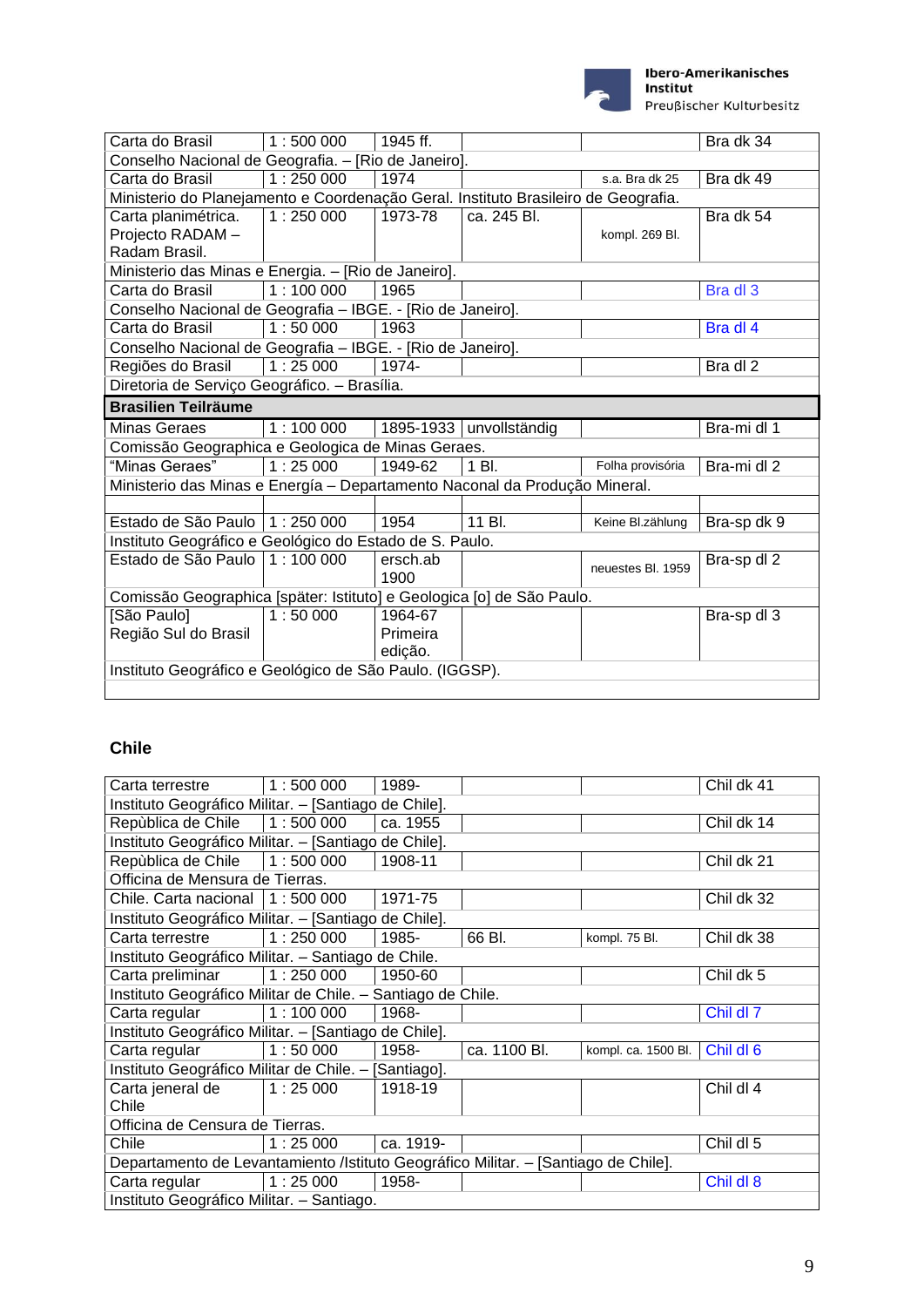

| <b>Chile Teilräume</b>                                        |          |           |       |                               |              |  |  |  |
|---------------------------------------------------------------|----------|-----------|-------|-------------------------------|--------------|--|--|--|
| Carta de la Campaña   1 : 100 000                             |          | 1950-59   |       |                               | Chil-m dl 11 |  |  |  |
|                                                               |          | (rev. bis |       |                               |              |  |  |  |
|                                                               |          | 1975)     |       |                               |              |  |  |  |
| Instituto Geográfico Militar de Chile. - [Santiago de Chile]. |          |           |       |                               |              |  |  |  |
| De la Carta jeneral                                           | 11:50000 | ca. 1920  | 1 Bl. | Nur Mittelchile,              | Chil-m dl 4  |  |  |  |
| de Chile                                                      |          |           |       | Gesamtkartenw.<br>nicht vorh. |              |  |  |  |
| Officina de Censura de Tierras.                               |          |           |       |                               |              |  |  |  |
| Depto. Constitución   1:50 000                                |          | 1934      | 3 Bl. |                               | Chil-m dl 16 |  |  |  |
| Instituto Geográfico Militar. - [Santiago de Chile].          |          |           |       |                               |              |  |  |  |
| Sector Arauco                                                 | 1:25000  | 1942      |       |                               | Chil-m dl 15 |  |  |  |
| Instituto Geográfico Militar. - [Santiago de Chile].          |          |           |       |                               |              |  |  |  |
| Prov. de Coquimbo   1:25 000                                  |          | 1956-58   | 4 Bl. |                               | Chil-n dl 3  |  |  |  |
| Instituto Geográfico Militar de Chile. - [Santiago de Chile]. |          |           |       |                               |              |  |  |  |
| Carta nacional del                                            | 1:500000 | 1966      |       |                               | Chil-p dk 32 |  |  |  |
| Terr. Antártico                                               |          |           |       |                               |              |  |  |  |
| Chileno                                                       |          |           |       |                               |              |  |  |  |
| Instituto Geográfico Militar de Chile. - [Santiago de Chile]. |          |           |       |                               |              |  |  |  |

#### **Colombia**

| Mapa topográfico -                                                                            | 1:500000              | 2007     | 26 Bl.           |                     | Col dk 69 |
|-----------------------------------------------------------------------------------------------|-----------------------|----------|------------------|---------------------|-----------|
| República de                                                                                  |                       |          | vollständig.     |                     |           |
| Colombia                                                                                      |                       |          |                  |                     |           |
| Instituto Geográfico Agustín Codazzi. - [Bogotá].                                             |                       |          |                  |                     |           |
| República de                                                                                  | 1:500000              | 1979 ff. | 2 Bl.            |                     | Col dk 62 |
| Colombia                                                                                      |                       |          |                  |                     |           |
| Instituto "Agustín Codazzi". Subdirección Cartográfica. - [Bogotá ].                          |                       |          |                  |                     |           |
| Mapa físico para uso                                                                          | versch.               | 1975 ff. | fast vollständig | s.a. Col dk 56      | Col dk 60 |
| escolar                                                                                       | Maßstäbe              |          |                  |                     |           |
| Instituto "Agustín Codazzi". Subdirección Cartográfica. - [Bogotá].                           |                       |          |                  |                     |           |
| República de                                                                                  | $1:100000 - 1965$ ff. |          | fast vollständig | nach Departamen-    | Col dk 56 |
| Colombia                                                                                      | 1:500 000             |          |                  | tos gegliedert      |           |
| Instituto "Agustín Codazzi". Subdirección Cartográfica. - [Bogotá ].                          |                       |          |                  |                     |           |
| South America                                                                                 | 1:250000              | 1963 ff. | 4 BI.            |                     | Col dk 55 |
| (Colombia) -                                                                                  |                       |          |                  | s.a. III dk 81      |           |
| America del Sur                                                                               |                       |          |                  |                     |           |
| (Colombia)                                                                                    |                       |          |                  |                     |           |
| Army Map Service, Corps of Engineers. - Washington, D.C. Series E 504.                        |                       |          |                  |                     |           |
| South America                                                                                 | 1:250 000             | 1968 ff. | 1 Bl.            |                     | Col dk 57 |
| (Colombia) -                                                                                  |                       |          |                  |                     |           |
| America del Sur                                                                               |                       |          |                  |                     |           |
| (Colombia)                                                                                    |                       |          |                  |                     |           |
| Army Map Service, Corps of Engineers. - [Washington, D.C.]. Series E 504 P.                   |                       |          |                  |                     |           |
| Colombia. Joint                                                                               | 1:250000              | 1972 ff. | 7 Bl.            | ergänzend zu        | Col dk 59 |
| <b>Operations Graphic</b>                                                                     |                       |          |                  | 1:250 000 siehe     |           |
| (Ground)                                                                                      |                       |          |                  | Col dk 55           |           |
| Defense Mapping Agency Topographic Center. - Washington, D.C. / IGAC Colombia. - Series 1501. |                       |          |                  |                     |           |
| República de                                                                                  | 1:200000              | 1977 ff. |                  |                     | Col dl 11 |
| Colombia                                                                                      |                       |          |                  |                     |           |
| Instituto "Agustín Codazzi. - Bogotá.                                                         |                       |          |                  |                     |           |
| Colombia                                                                                      | 1:100000              | 1990 ff. |                  | s. Col dg 3 (E 671) | Col dl 14 |
| Defense Mapping Agency. - St. Louis, MO. - Series E 671.                                      |                       |          |                  |                     |           |
| Colombia                                                                                      | 1:100000              | $1991 -$ |                  | Ergänzung zu Col dl | Col dg 3  |
|                                                                                               |                       |          |                  | 14<br>(E 072)       |           |
| Defense Mapping Agency. Aerospace Centre. - St. Louis, MO. - Series E 072.                    |                       |          |                  |                     |           |
|                                                                                               |                       |          |                  |                     |           |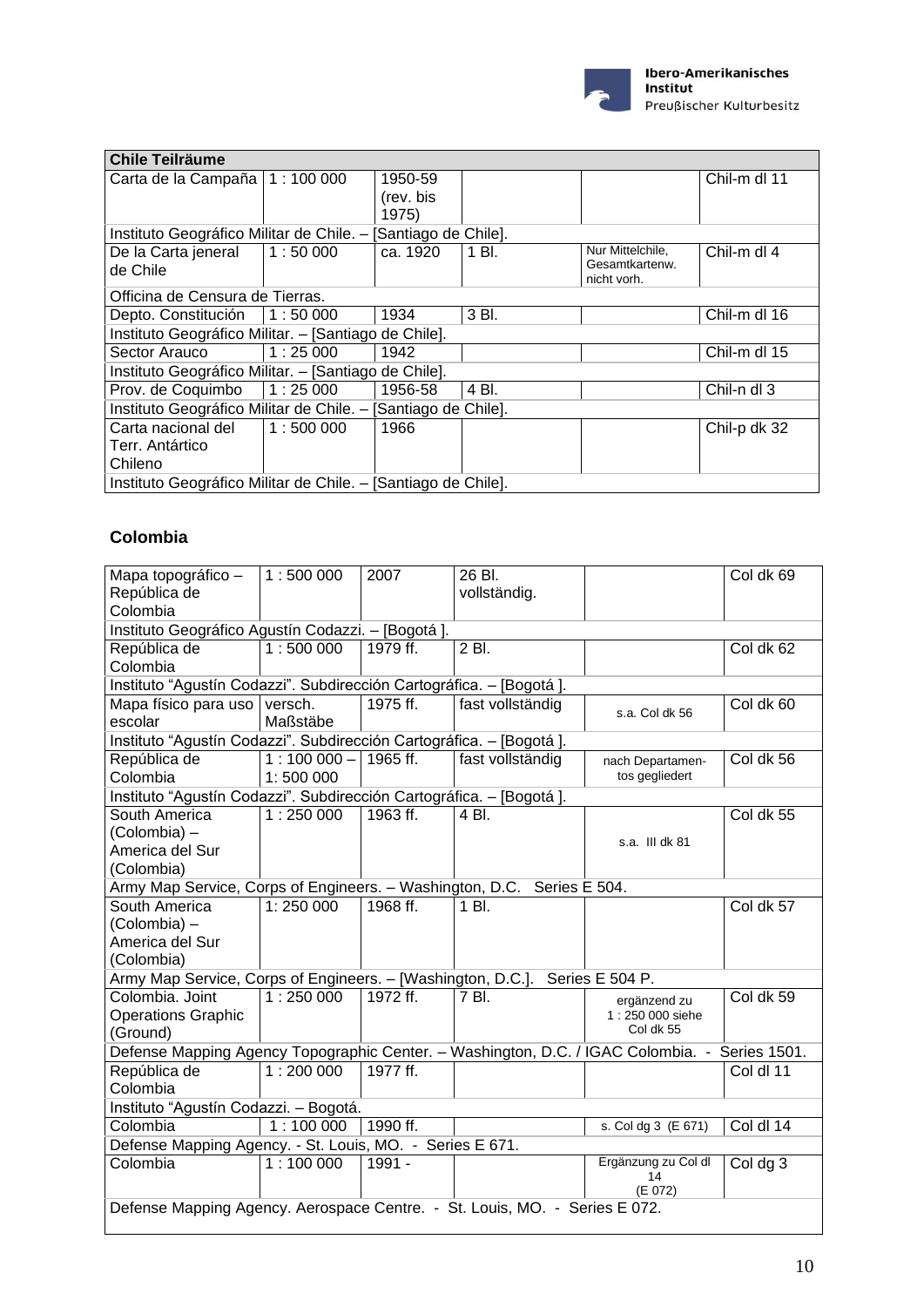

| República de                                                                                             | 1:100000 | 1948 ff. |                          | Col dl 1  |
|----------------------------------------------------------------------------------------------------------|----------|----------|--------------------------|-----------|
| Colombia -                                                                                               |          |          | z. T. nur als Lichtpause |           |
| Carta General                                                                                            |          |          |                          |           |
| Instituto Geográfico "Agustin Codazzi". - [Bogotá].                                                      |          |          |                          |           |
| Colombia                                                                                                 | 1:50000  | 1964 ff. |                          | Col dl 5  |
|                                                                                                          |          | 1. Ed.   |                          |           |
| Army Map Service (LU), Corps of Engineers, U.S.Army. - Washington, D.C. - Series E 772.                  |          |          |                          |           |
| República de                                                                                             | 1:50000  | 1963 ff. |                          | Cold 10   |
| Colombia -                                                                                               |          |          |                          |           |
| Carta preliminar                                                                                         |          |          |                          |           |
| Instituto Geográfico "Agustin Codazzi". - Bogotá.                                                        |          |          |                          |           |
| República de                                                                                             | 1:25000  | $1944 -$ |                          | Col dl 3  |
| Colombia -                                                                                               |          | 1956     |                          |           |
| Carta preliminar                                                                                         |          |          |                          |           |
| Ministerio de Hacienda y Credito Público – Instituto Geográfico Militar y Catastral / Instituto "Agustin |          |          |                          |           |
| Codazzi". - [Bogotá].                                                                                    |          |          |                          |           |
| Cuenca del                                                                                               | 1:200000 | 1983     |                          | Col dpn 5 |
| Magdalena                                                                                                |          |          |                          |           |
| Instituto Geográfico "Agustin Codazzi". Subdirección Cartográfica. - [Bogotá].                           |          |          |                          |           |

### **Costa Rica**

| Joint Operations                                                                        | 1:250000 | 1971 ff    | 4 BI.             | s.a. III dk 81 | Cost dk 22 |
|-----------------------------------------------------------------------------------------|----------|------------|-------------------|----------------|------------|
| Graphik (Ground)                                                                        |          |            | (von 5)           |                |            |
| U.S. Army Topographic Command. - Washington, D.C. - Series 1501.                        |          |            |                   |                |            |
| Costa Rica                                                                              | 1:200000 | 1968 ff.   | 9 Bl.             |                | Cost dl 1/ |
|                                                                                         |          |            | vollständig       |                | 1968-1970  |
| Instituto Geográfico Nacional. - San José.                                              |          |            |                   |                |            |
| Costa Rica                                                                              | 1:200000 | 1988 Ed.   | vollständig       |                | Cost dl 1/ |
|                                                                                         |          | rev.       | s.a. Aufl.1       |                | 1988       |
| Instituto Geográfico Nacional. Ministerio de Obras Públicas y Transportes. - San José.  |          |            |                   |                |            |
| Costa Rica                                                                              | 1:50000  | $1955$ ff. | fast vollständig. |                | Cost dl 6  |
| Instituto Geográfico Nacional. Ministerio de Obras Públicas. - San José. - Serie E 762. |          |            |                   |                |            |
| Costa Rica                                                                              | 1:25000  | ab 1952    |                   |                | Cost dl 4  |
| Instituto Geográfico Nacional. Ministerio de Obras Públicas. - San José.                |          |            |                   |                |            |

### **Cuba**

| Cuba                                                       | 1:1000000                                                  | 1982 - 1983                                                | 4 Bl.       |                                 | Cub dk 21 |  |  |  |  |
|------------------------------------------------------------|------------------------------------------------------------|------------------------------------------------------------|-------------|---------------------------------|-----------|--|--|--|--|
| <b>IMW</b> series                                          |                                                            | 2. ed.                                                     | vollständig |                                 |           |  |  |  |  |
|                                                            |                                                            | Instituto Cubano de Goedesía y Cartografía. - [La Habana]. |             |                                 |           |  |  |  |  |
| Cuba                                                       | 1:500000                                                   | $1980 - 81$                                                | 11 Bl.      | 2. ed. Reimpr.                  | Cub dk 20 |  |  |  |  |
|                                                            |                                                            |                                                            | vollständig | 1993 - 1995                     |           |  |  |  |  |
|                                                            | Instituto Cubano de Goedesía y Cartografía. - [La Habana]. |                                                            |             |                                 |           |  |  |  |  |
| Cuba                                                       | 1:250000                                                   | $1961 - 63$                                                |             | als Atlas gebunden<br>$4^\circ$ | Cub dk 18 |  |  |  |  |
| Instituto Cubano de Goedesía y Cartografía. - [La Habana]. |                                                            |                                                            |             |                                 |           |  |  |  |  |
| Mapa de la                                                 | 1:250000                                                   | 1978 - 1991                                                | 23 Bl.      |                                 | Cub dk 19 |  |  |  |  |
| República de                                               |                                                            |                                                            | vollständig |                                 |           |  |  |  |  |
| Cuba                                                       |                                                            |                                                            |             |                                 |           |  |  |  |  |
|                                                            | Instituto Cubano de Goedesía y Cartografía. - [La Habana]. |                                                            |             |                                 |           |  |  |  |  |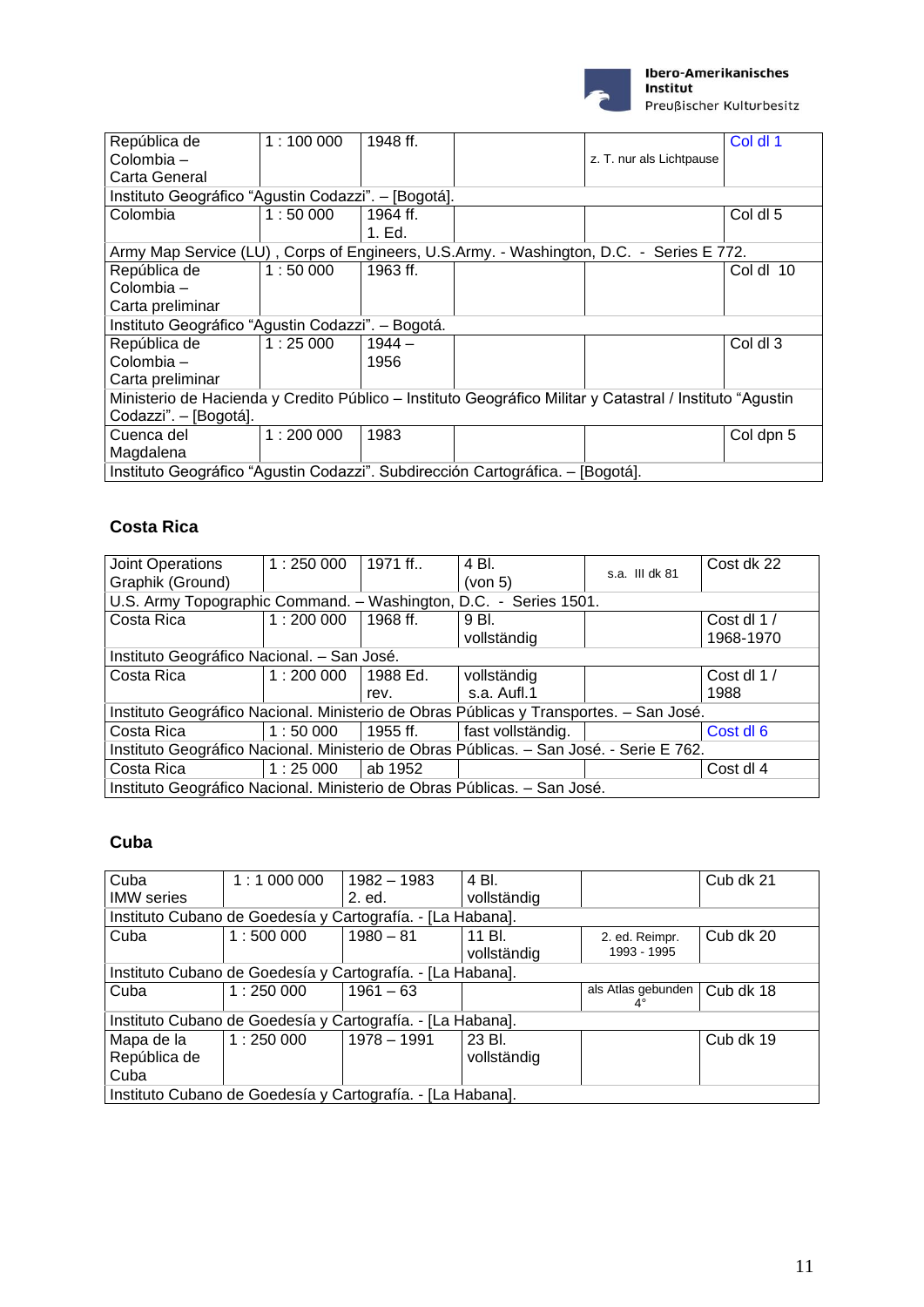

### **Dominikanische Republik**

| Republica                                                                             | 1:250000 | 1971-1972     | 5 Bl.                                                                                             |                  | Dom dk 6 |
|---------------------------------------------------------------------------------------|----------|---------------|---------------------------------------------------------------------------------------------------|------------------|----------|
| Dominicana -                                                                          |          |               | jeweils                                                                                           |                  |          |
| Mapa                                                                                  |          | 2001-2002     | vollständig                                                                                       |                  |          |
| topografico                                                                           |          |               |                                                                                                   |                  |          |
| general                                                                               |          |               |                                                                                                   |                  |          |
| Department of Defense. - Washington, D.C. / IGU. - Dominican Republic. - Series 1501. |          |               |                                                                                                   |                  |          |
| [Dominikanische   1 : 100 000                                                         |          | $1955 - 1961$ |                                                                                                   |                  | Dom dl 4 |
| Republik]                                                                             |          |               |                                                                                                   |                  |          |
| Instituto Cartográfico Militar de las Fuerzas Armadas.                                |          |               |                                                                                                   |                  |          |
| Republica                                                                             | 1:100000 | um 1955       |                                                                                                   |                  | Dom dl 3 |
| Dominicana                                                                            |          |               |                                                                                                   |                  |          |
| Ejército Nacional - Instituto Geográfico Militar. - [Ciudad Trujillo].                |          |               |                                                                                                   |                  |          |
| Dominican                                                                             | 1:50000  |               | 56 BI.                                                                                            | Übersichtsbl. im | Dom dl 5 |
| Republic                                                                              |          |               |                                                                                                   | <b>OPAC</b>      |          |
|                                                                                       |          |               | Defense Mapping Agency. - Washington, D.C. / Instituto Geográfico Universitario. - Santo Domingo. |                  |          |

#### **Ecuador**

| (Américas)<br>Ecuador                                                                     | 1:250000                                                                                         | 1984 ff.                                                        |                                                                                         | s.a. III dk 81                   | Ec dk $20$     |  |  |  |  |
|-------------------------------------------------------------------------------------------|--------------------------------------------------------------------------------------------------|-----------------------------------------------------------------|-----------------------------------------------------------------------------------------|----------------------------------|----------------|--|--|--|--|
|                                                                                           | Instituto Geográfico Militar. - [Quito]. / PAIGH-Panamerican Institute of Geography and History. |                                                                 |                                                                                         |                                  |                |  |  |  |  |
| Ecuador                                                                                   | 1:100000                                                                                         | 1968 ff.                                                        | 27 Bl.                                                                                  | noch nicht<br>vollständig ersch. | Ec dl 5        |  |  |  |  |
|                                                                                           |                                                                                                  | Instituto Geográfico Militar. / Inter American Geodatic Survey. |                                                                                         |                                  |                |  |  |  |  |
| República<br>Amazonica del<br>Ecuador                                                     | 1:50000                                                                                          | 1962 ff.                                                        |                                                                                         | noch nicht<br>vollständig ersch. | $Ec$ dl $2$    |  |  |  |  |
| Instituto Geográfico Militar. - [Quito]. / Inter American Geodatic Survey. - Serie J 721. |                                                                                                  |                                                                 |                                                                                         |                                  |                |  |  |  |  |
| Ecuador                                                                                   | 1:25000                                                                                          | 1966 ff.<br>1. ed.                                              |                                                                                         | noch nicht<br>vollständig ersch. | Ec dl 3        |  |  |  |  |
|                                                                                           |                                                                                                  |                                                                 | Instituto Geográfico Militar (IGM). – [Quito]. / Inter American Geodatic Survey (IAGS). |                                  | - Serie J 821. |  |  |  |  |
| Mapa<br>topográfico del<br>Ecuador                                                        | 1:25000                                                                                          | ca. ab 1934 ff.                                                 |                                                                                         | alte Ausgabe                     | $Ec$ dl 4      |  |  |  |  |
|                                                                                           | Servicio Geográfico Militar. - Quito.                                                            |                                                                 |                                                                                         |                                  |                |  |  |  |  |
| Mapa<br>topografico del<br>Ecuador                                                        | 1:20000                                                                                          | ab 1920                                                         | 4 Bl.                                                                                   |                                  | Ec dl 1        |  |  |  |  |
|                                                                                           | Servicio Geográfico Militar. – [Quito].                                                          |                                                                 |                                                                                         |                                  |                |  |  |  |  |

### **Falkland Inseln**

| Falkland<br><b>Islands</b>                                                         | 1:250000 | untersch.<br>Auflagen | 2 Bl. (Ost u.<br>West) |  | Falk dk 3/64-<br>65/77/95 |  |  |  |
|------------------------------------------------------------------------------------|----------|-----------------------|------------------------|--|---------------------------|--|--|--|
| Government of the United Kingdom (Ordnance Survey). - Southampton. - Ser. DOS 653. |          |                       |                        |  |                           |  |  |  |
| l Falkland                                                                         | 1:50000  | 1961                  | 29 BI.                 |  | Falk dl 1                 |  |  |  |
| <b>Islands</b>                                                                     |          | $(1. \text{ Aufl.})$  | vollständig            |  |                           |  |  |  |
| Directorate of Overseas Surveys. - [Tolworth]. - DOS 453. Ser. H 791.              |          |                       |                        |  |                           |  |  |  |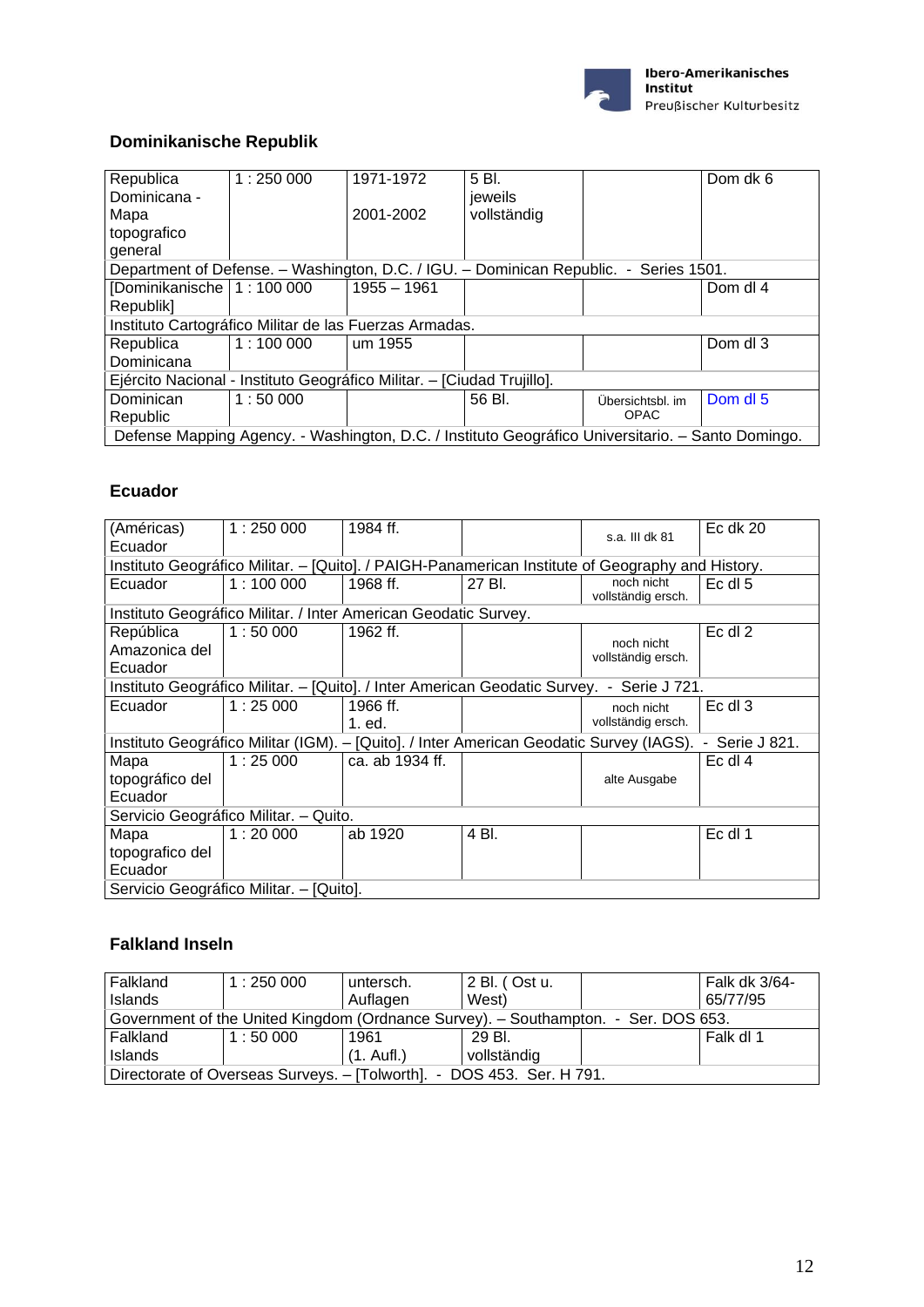

#### **Guatemala**

| Kartenwerk:<br>Guatemala. -                                                                      | 1:250000 | 1954 - 1961                                                 |             |                    | [Guat dk 15] |  |  |
|--------------------------------------------------------------------------------------------------|----------|-------------------------------------------------------------|-------------|--------------------|--------------|--|--|
| Mapa Básico de la<br>República]                                                                  |          |                                                             |             | s.<br>VIII dk $24$ |              |  |  |
| America Central                                                                                  |          |                                                             |             |                    |              |  |  |
| Dirección General de Cartografía of Guatemala / IAGS /Army Map Service of the U.S. - Ser. E 503. |          |                                                             |             |                    |              |  |  |
| Guatemala                                                                                        | 1:50000  | 1960 – 1977<br>1. Ed. und<br>neu ersch. Blätter<br>bis 2004 | vollständig |                    | Guat dl 1    |  |  |
| Dirección General de Cartografía. – Guatemala. - Serie E 754.                                    |          |                                                             |             |                    |              |  |  |

# **Guayana**

| Guyana - (früher Britisch-Guayana)                                         |                                                                                     |                       |                                           |                                                                |                                |  |  |  |  |
|----------------------------------------------------------------------------|-------------------------------------------------------------------------------------|-----------------------|-------------------------------------------|----------------------------------------------------------------|--------------------------------|--|--|--|--|
| <b>British Guiana</b>                                                      | 1:500000                                                                            | 1954<br>1966          | jeweils 4 Bl.,<br>vollständig             |                                                                | Guay-b dk<br>2/1954 u.<br>1966 |  |  |  |  |
|                                                                            | G[eographical] S[ection of] G[eneral] S[taff, War Office. - London]. - Series E 491 |                       |                                           |                                                                |                                |  |  |  |  |
| British Guiana -<br>Guyana                                                 | 1:50000                                                                             | 1961 ff.              | 319 Bl.<br>fast vollständig               | davon 44<br>planimetr. Karten<br>das Küstengebiet<br>abdeckend | Guay-b dl 1                    |  |  |  |  |
| Directorate of Overseas Surveys. - [Tolworth]. - DOS 440 (Series E 791).   |                                                                                     |                       |                                           |                                                                |                                |  |  |  |  |
| Französisch - Guayana                                                      |                                                                                     |                       |                                           |                                                                |                                |  |  |  |  |
| Guyane française                                                           | 1:200000                                                                            | ca. 1954-65           | 11 Bl.<br>vollständig                     |                                                                | Guay-f dl 3                    |  |  |  |  |
| Institut Géographique National. - Paris.                                   |                                                                                     |                       |                                           |                                                                |                                |  |  |  |  |
| [Französisch<br>Guayana]                                                   | 1:100000                                                                            | $1948 - 1951$         | 32 Bl.<br>fast vollständig                |                                                                | Guay-f dl 2                    |  |  |  |  |
| Institut Géographique National. - Paris.                                   |                                                                                     |                       |                                           |                                                                |                                |  |  |  |  |
| Guyane.                                                                    | 1:100000                                                                            | 1996 -                |                                           | noch nicht<br>vollständig ersch./<br>Faltkarten                | Guay-f dl 8                    |  |  |  |  |
| Institut Géographique National. - Paris.                                   |                                                                                     |                       |                                           |                                                                |                                |  |  |  |  |
| Carte de la<br>Guyane Française.<br>[1978]<br>Département de la<br>Guyane. | 1:50000                                                                             | 1947 ff.              |                                           |                                                                | Guay-f dl 4                    |  |  |  |  |
| Institut Géographique National. - Paris.                                   |                                                                                     |                       |                                           |                                                                |                                |  |  |  |  |
| [Département de la   1 : 50 000<br>Guyane.]<br>Série orange.               |                                                                                     | 1978 ff.              |                                           | Faltkarten                                                     | Guay-f dl 6                    |  |  |  |  |
| Institut Géographique National. - Paris.                                   |                                                                                     |                       |                                           |                                                                |                                |  |  |  |  |
| [Gesamttitel:]<br>Département de la<br>Guyane. Série<br>bleue.             | 1:25000                                                                             | $1989 - 1991$<br>2002 | 20 Bl.,<br>vollständig.<br>20 Bl. vollst. | Faltkarten /<br>Küstenregion                                   | Guay-f dl 5                    |  |  |  |  |
| Institut Géographique National. - Paris.                                   |                                                                                     |                       |                                           |                                                                |                                |  |  |  |  |
| Suriname - Niederländisch Guayana                                          |                                                                                     |                       |                                           |                                                                |                                |  |  |  |  |
| Suriname                                                                   | 1:500000                                                                            |                       |                                           |                                                                | Guay-n dk 4/<br>1961/69/77     |  |  |  |  |
| Centraal Bureau Luchtkaartering. - [Paramaribo].                           |                                                                                     |                       |                                           |                                                                |                                |  |  |  |  |
| Kaart van<br>Suriname                                                      | 1:500000                                                                            | 1970                  |                                           |                                                                | Guay-n dk 5                    |  |  |  |  |
| Uitgave Centraal Bureau Luchtkaartering. - [Paramaribo].                   |                                                                                     |                       |                                           |                                                                |                                |  |  |  |  |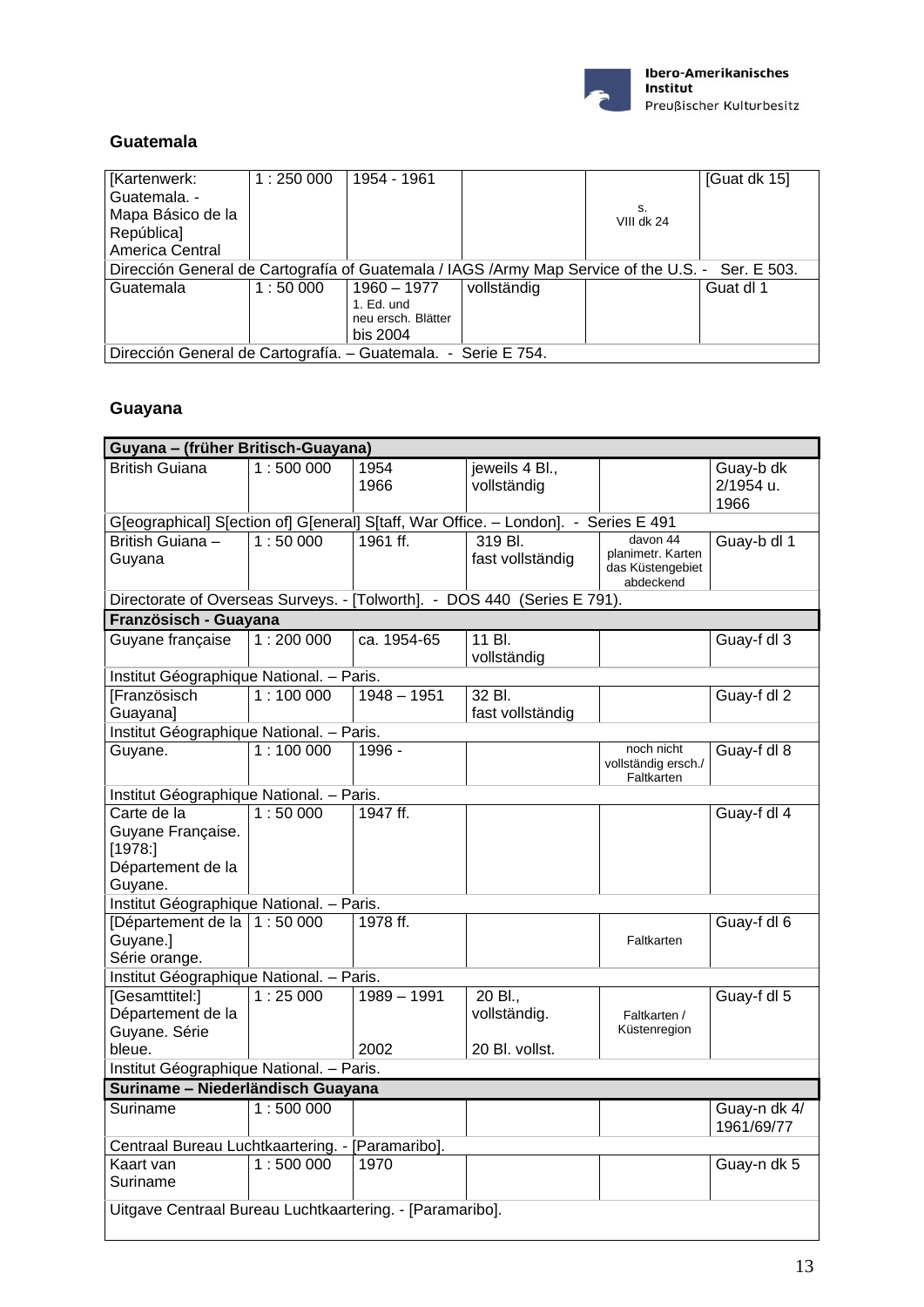

Kaart van Suriname 1 : 200 000 | 1930 | | | | | | | | | | | | | | | | | | Guay-n dl 1 Departement van Koloniën.<br>Suriname. 1:200 1 : 200 000 1958 – 1966 | 1. – 4. druk Guay-n dl 2 CBL (Centraal Bureau Luchtkaartering). - [Paramaribo]. Suriname. 1 : 100 000 1953 – 1964 Guay-n dl 3 CBL. – Paramaribo. Suriname. 1.40 000 1953 ff. The survey of the Guay-n dl 4 CBL. – Paramaribo.

#### **Haiti**

| Haiti.                                                                                            | 1:250000 | 1969 ff. | 5 Bl. für Haiti  |                  | Hait dk 3 |  |  |  |
|---------------------------------------------------------------------------------------------------|----------|----------|------------------|------------------|-----------|--|--|--|
| Joint Operations                                                                                  |          |          | vollständig      | s. III dk 81     |           |  |  |  |
| Graphic (Ground).                                                                                 |          |          |                  |                  |           |  |  |  |
| PAIGH, México                                                                                     |          |          |                  |                  |           |  |  |  |
| Aeornautical Chart and Information Centre, U.S. Air Force. - St. Louis. [später:] Defense Mapping |          |          |                  |                  |           |  |  |  |
| Agency Topographic Centre. - Washington, D.C. - Series 1501 (1501-5).                             |          |          |                  |                  |           |  |  |  |
| Haiti                                                                                             | 1:100000 | 1961 ff. | fast vollständig |                  | Hait dl 1 |  |  |  |
| Service de Géodesie et de Cartographie / U.S. Army Inter American Geodetic Survey.                |          |          |                  |                  |           |  |  |  |
| Haiti.                                                                                            | 1:50000  | 1963 ff. | fast vollständig | Übersichtsbl. im | Hait dl 2 |  |  |  |
|                                                                                                   |          |          |                  | <b>OPAC</b>      |           |  |  |  |
| Service de Géodesie et des Forces Armées d'Haiti / Army Map Service. – Washington, D.C.           |          |          |                  |                  |           |  |  |  |

#### **Honduras**

| Américas /<br>Joint Operations                    | 1:250000 | 1971 ff.    |                                                                                        |                        | Hond dk 6 |
|---------------------------------------------------|----------|-------------|----------------------------------------------------------------------------------------|------------------------|-----------|
| Graphic                                           |          |             |                                                                                        | s.a. III dk 81         |           |
| (Air/Ground)                                      |          |             |                                                                                        |                        |           |
| U.S. Army Topographic Command. - Washington, D.C. |          |             |                                                                                        |                        |           |
| Honduras,                                         | 1:100000 | 1984        | 5 Bl.                                                                                  |                        | Hond dl 4 |
| El Salvador                                       |          |             | vollständig                                                                            |                        |           |
| Instituto Géografico Nacional. - Tegucigalpa.     |          |             |                                                                                        |                        |           |
| Honduras                                          | 1:50000  | ab 1956 ff. | 280 Bl.                                                                                | Serie E 752            | Hond dl 2 |
|                                                   |          |             | vollständig                                                                            |                        |           |
|                                                   |          |             | Instituto Géografico Nacional (IGN) de Honduras. - Tegucigalpa. / IAGS. - Serie E 752. |                        |           |
| [Honduras]                                        | 1:25000  |             | Hoja N° 1                                                                              | Einzelbl. aus          | Hond dl 3 |
|                                                   |          |             |                                                                                        | Kartenwerk<br>Honduras |           |
|                                                   |          |             | Instituto Géografico Nacional (IGN) de Honduras. - Tegucigalpa. / IAGS                 |                        |           |

#### **Italien**

| World (Europe)                                    | 1:1 000 000 | 1984 | -BI. | Aus dem<br>Weltkartenwerk<br>"World" | Ital dk 2 |  |  |  |  |
|---------------------------------------------------|-------------|------|------|--------------------------------------|-----------|--|--|--|--|
| Istituto Geografico Militare Italiano. – Firenze. |             |      |      |                                      |           |  |  |  |  |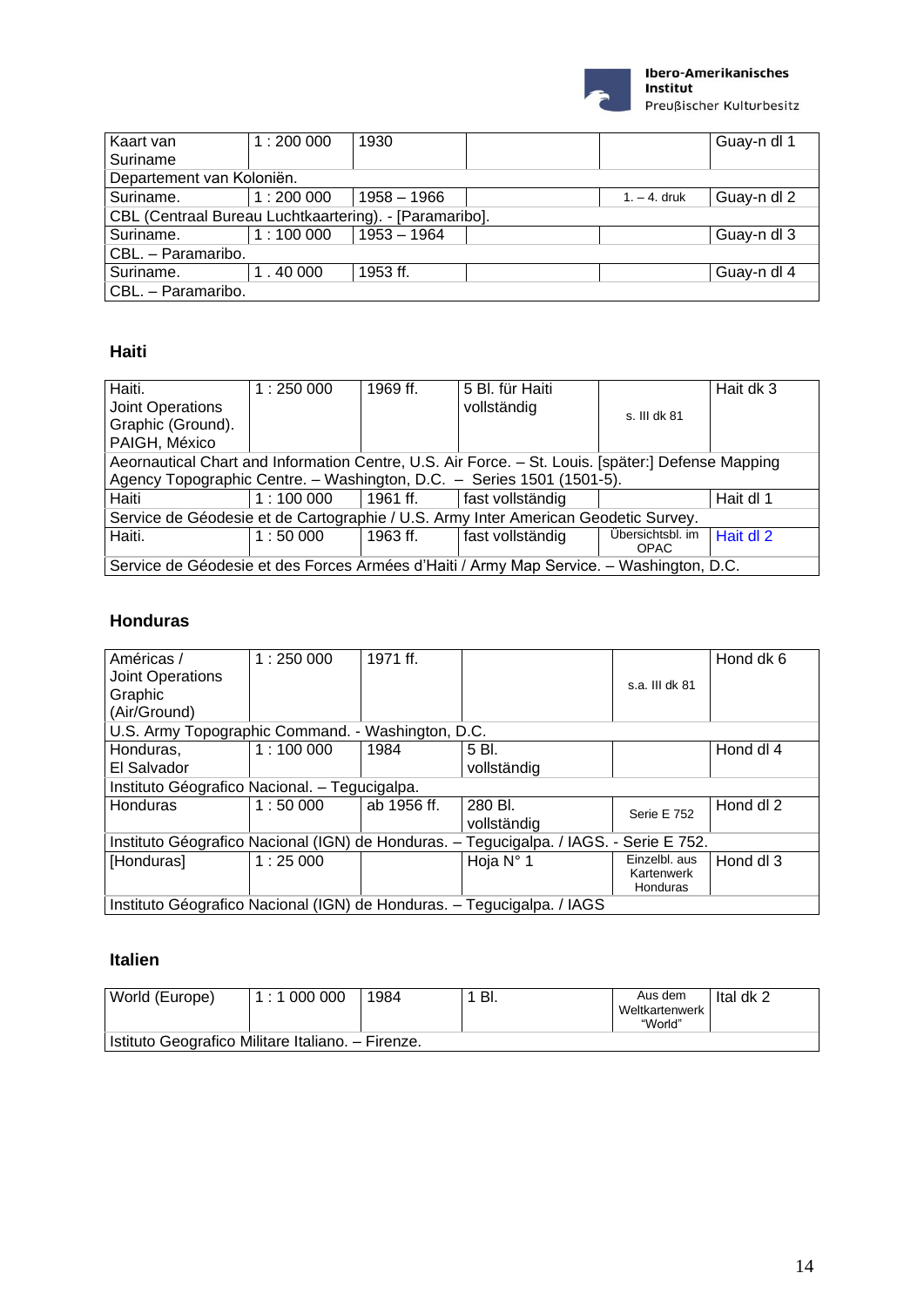

#### **Jamaika**

| Jamaica                                                              | 1:100000                                                         | 1958 ff. |                                                                                  |  | Jam dl 8 |  |  |  |  |
|----------------------------------------------------------------------|------------------------------------------------------------------|----------|----------------------------------------------------------------------------------|--|----------|--|--|--|--|
| Directorate of Overseas Surveys. - London. - DOS 410 (Series E 721). |                                                                  |          |                                                                                  |  |          |  |  |  |  |
| Jamaica                                                              | 1:50000                                                          |          | 12 Bl.                                                                           |  | Jam dl 1 |  |  |  |  |
|                                                                      |                                                                  |          | vollständig                                                                      |  |          |  |  |  |  |
| Directorate of Overseas Surveys. - Tolworth.                         |                                                                  |          |                                                                                  |  |          |  |  |  |  |
| Jamaica                                                              | 1:50000                                                          | $1982 -$ | 20 Bl.                                                                           |  | Jam dl 6 |  |  |  |  |
| (metric edition).                                                    |                                                                  | 1991     | vollständig                                                                      |  |          |  |  |  |  |
| JSD & DOS,                                                           |                                                                  |          |                                                                                  |  |          |  |  |  |  |
| Kingston                                                             |                                                                  |          |                                                                                  |  |          |  |  |  |  |
| Directorate of Overseas Surveys.                                     |                                                                  |          |                                                                                  |  |          |  |  |  |  |
| Jamaica                                                              | 1:12500                                                          | 1970 ff. |                                                                                  |  | Jam dl 7 |  |  |  |  |
|                                                                      | Directorate of Overseas Surveys. - Tolworth. - Series DOS 201/1. |          |                                                                                  |  |          |  |  |  |  |
| Cayman Islands                                                       | 1:25000                                                          | 1965 f.  | 4 BL                                                                             |  | Jam dl 3 |  |  |  |  |
|                                                                      |                                                                  |          | vollständig                                                                      |  |          |  |  |  |  |
|                                                                      |                                                                  |          | British Government's Ministry of Overseas Development. - Series E 821 (DOS 328). |  |          |  |  |  |  |

#### **Mexico**

| Carta topográfica.                                                                               | 1:1000000                                                                             | 1998       |                                                                                                 |                   | Mex dk 61 |  |  |  |  |  |
|--------------------------------------------------------------------------------------------------|---------------------------------------------------------------------------------------|------------|-------------------------------------------------------------------------------------------------|-------------------|-----------|--|--|--|--|--|
| <b>Estados Unidos</b>                                                                            |                                                                                       |            |                                                                                                 |                   |           |  |  |  |  |  |
| Mexicanos                                                                                        |                                                                                       |            |                                                                                                 |                   |           |  |  |  |  |  |
| Instituto Nacional de Estadística, Geografía e Informática. - Mexico                             |                                                                                       |            |                                                                                                 |                   |           |  |  |  |  |  |
| Carta topográfica                                                                                | 1:1000000                                                                             | 1983-1994  | 8 Bl.                                                                                           |                   | Mex dk 51 |  |  |  |  |  |
|                                                                                                  |                                                                                       |            | vollständig                                                                                     |                   |           |  |  |  |  |  |
|                                                                                                  | Servicios Nacionales de Estadística, Geografía e Informatica. (INEGI). - Mexico, D.F. |            |                                                                                                 |                   |           |  |  |  |  |  |
| <b>Estados Unidos</b>                                                                            | 1:500000                                                                              | ab 1929    |                                                                                                 |                   | Mex dk 35 |  |  |  |  |  |
| Mexicanos                                                                                        |                                                                                       |            |                                                                                                 |                   |           |  |  |  |  |  |
| Dirección de Estudios Geográficos y Climatológicos. - Tacubaya D.F.                              |                                                                                       |            |                                                                                                 |                   |           |  |  |  |  |  |
| <b>Estados Unidos</b>                                                                            | 1:500000                                                                              | 1956 ff.   | vollständig                                                                                     |                   | Mex dk 36 |  |  |  |  |  |
| Mexicanos                                                                                        |                                                                                       |            |                                                                                                 |                   |           |  |  |  |  |  |
|                                                                                                  |                                                                                       |            | Comisión Intersecretarial Coordinadora del Levantamiento de la Carta Geográfica de la República |                   |           |  |  |  |  |  |
| Mexicana.                                                                                        |                                                                                       |            |                                                                                                 |                   |           |  |  |  |  |  |
| Carta topográfica-                                                                               | 1:250000                                                                              |            | 1976 - 1982   122 Bl. +1Sonderbl.                                                               |                   | Mex dk 46 |  |  |  |  |  |
| <b>Estados Unidos</b>                                                                            |                                                                                       |            | (Valle de Mexico) /                                                                             | vgl.<br>III dk 81 |           |  |  |  |  |  |
| <b>Mexicanos</b>                                                                                 |                                                                                       |            | vollständig                                                                                     |                   |           |  |  |  |  |  |
| Secretaría de la Presidencia. Comisión de Estudios del Territorio Nacional. - Mexico. (INEGI)    |                                                                                       |            |                                                                                                 |                   |           |  |  |  |  |  |
| Cartas generales                                                                                 | 1:100000                                                                              | 1906 ff. ? |                                                                                                 |                   | Mex dl 1  |  |  |  |  |  |
| de la Republica                                                                                  |                                                                                       |            |                                                                                                 |                   |           |  |  |  |  |  |
| Mexicana                                                                                         |                                                                                       |            |                                                                                                 |                   |           |  |  |  |  |  |
|                                                                                                  |                                                                                       |            | Secretaría de Estado y del Despacho de Fomento - Comisión Geográfico de Guerra y Fomento.       |                   |           |  |  |  |  |  |
| Carta de la Rep.                                                                                 | 1:100000                                                                              | o. J.      | 2 Bl.                                                                                           |                   | Mex dl 19 |  |  |  |  |  |
| Mexicana                                                                                         |                                                                                       |            |                                                                                                 |                   |           |  |  |  |  |  |
|                                                                                                  |                                                                                       |            | Servicio de Guerra y Marina - Departamento de Estado Mayor - Servicio Geográfico del Ejército.  |                   |           |  |  |  |  |  |
| <b>Estados Unidos</b>                                                                            | 1:100000                                                                              | 1959 ff.   |                                                                                                 |                   | Mex dl 20 |  |  |  |  |  |
| Mexicanos                                                                                        |                                                                                       |            |                                                                                                 |                   |           |  |  |  |  |  |
|                                                                                                  |                                                                                       |            | Departamento Cartográfico Militar de la Secretaría de la Defensa Nacional. - Mexico.            |                   |           |  |  |  |  |  |
| Carta topográfica-                                                                               | 1:50000                                                                               | 1971 ff.   | 2295 Bl.                                                                                        |                   | Mex dl 22 |  |  |  |  |  |
| <b>Estados Unidos</b>                                                                            |                                                                                       |            | fast vollständig                                                                                |                   |           |  |  |  |  |  |
| Mexicanos                                                                                        |                                                                                       |            |                                                                                                 |                   |           |  |  |  |  |  |
|                                                                                                  |                                                                                       |            | Secretaría de la Presidencia - Comisión de Estudios del Territorio Nacional. - Mexico. (INEGI)  |                   |           |  |  |  |  |  |
| <b>Estados Unidos</b>                                                                            | 1:50000                                                                               | 1969 ff.   |                                                                                                 |                   | Mex dl 23 |  |  |  |  |  |
| Mexicanos                                                                                        |                                                                                       |            |                                                                                                 |                   |           |  |  |  |  |  |
|                                                                                                  |                                                                                       |            | Secretaría de la Defensa Nacional. Departamento Cartográfico Militar. - Mexico.                 |                   |           |  |  |  |  |  |
| Carta de la Rep.                                                                                 | 1:25000                                                                               | 1922 ff.   | $\overline{4}$ Bl.                                                                              |                   | Mex dl 11 |  |  |  |  |  |
| Mexicana                                                                                         |                                                                                       |            |                                                                                                 |                   |           |  |  |  |  |  |
| Secretaría de Guerra y Marina - Departamento de Estado Mayor - Servicio Geográfico del Ejército. |                                                                                       |            |                                                                                                 |                   |           |  |  |  |  |  |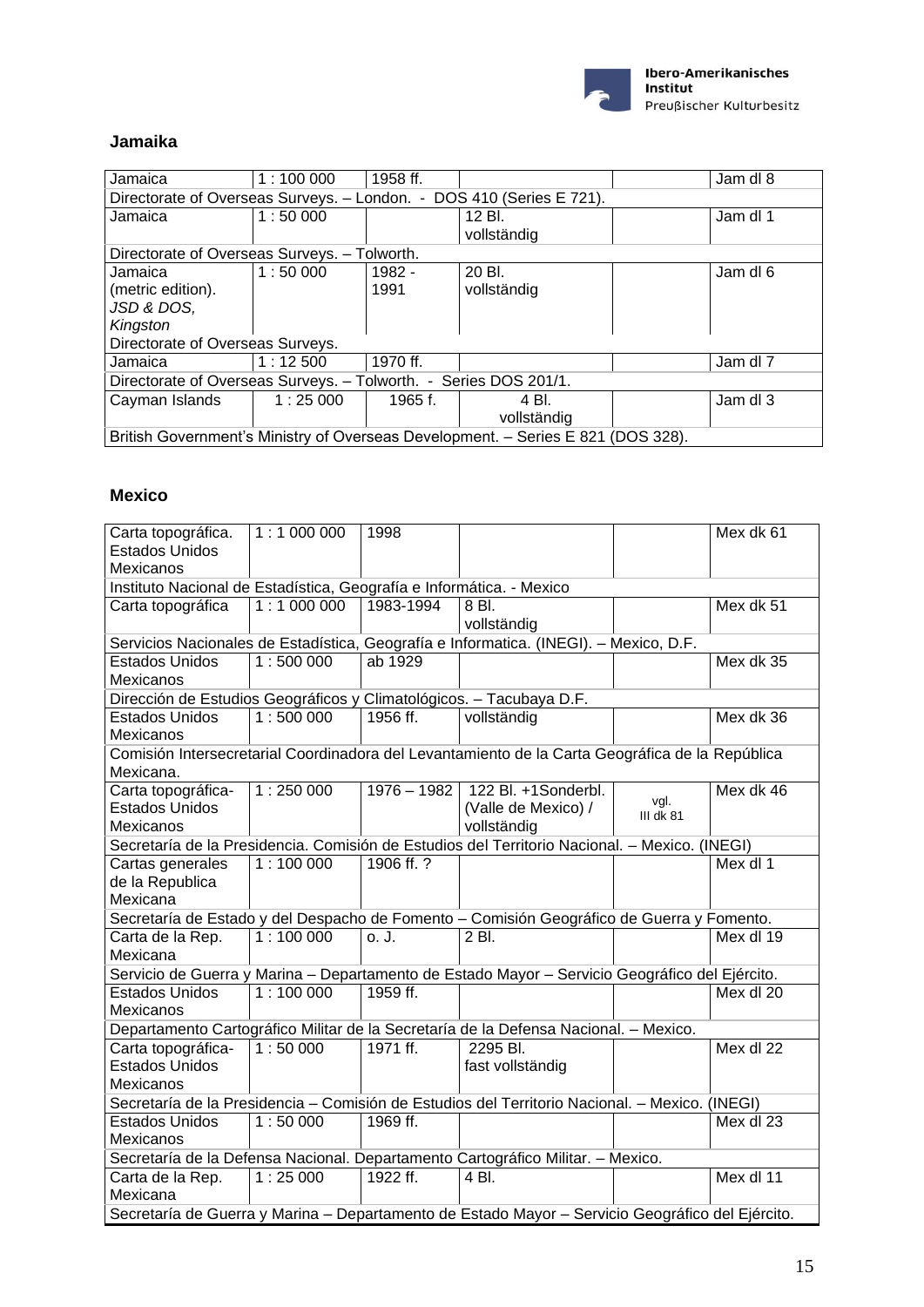

| <b>Mexico Teilraum</b>           |          |      |  |  |            |  |  |
|----------------------------------|----------|------|--|--|------------|--|--|
| Carta general del                | 1:250000 | 1894 |  |  | Mex-s dk 2 |  |  |
| Estado de S. Luis                |          |      |  |  |            |  |  |
| Potosi                           |          |      |  |  |            |  |  |
| Comisión Geográfico-Exploradora. |          |      |  |  |            |  |  |

### **Nicaragua**

| Granada,                                                                                          | 1:250000 | 1972        | 1 Bl. (Joint Operations                                                                              |                   | Nic dk 14 |  |  |  |
|---------------------------------------------------------------------------------------------------|----------|-------------|------------------------------------------------------------------------------------------------------|-------------------|-----------|--|--|--|
| Nicaragua,                                                                                        |          |             | Graphic Bl. NC 16-3)                                                                                 |                   |           |  |  |  |
| Costa Rica                                                                                        |          |             |                                                                                                      |                   |           |  |  |  |
|                                                                                                   |          |             | Defense Mapping Agency Topographic Center. - Washington. D.C. - Series 1501.                         |                   |           |  |  |  |
| Nicaragua                                                                                         | 1:250000 | 1962 ff.    | 12 Bl.                                                                                               |                   | Nic dk 15 |  |  |  |
|                                                                                                   |          |             | vollständig                                                                                          |                   |           |  |  |  |
|                                                                                                   |          |             | Dirección General de Cartografía. – Managua. - Ser. E 503.                                           |                   |           |  |  |  |
| Nicaragua                                                                                         | 1:100000 | 1956 - 68   |                                                                                                      | teils 2a edición  | Nic dl 2  |  |  |  |
| Ministerio de Fomento, Dirección General de Cartografía. - Managua. - Ser. E 652.                 |          |             |                                                                                                      |                   |           |  |  |  |
| Nicaragua                                                                                         | 1:50000  |             | 1956 - 71   fast vollständig                                                                         | Edición 1.        | Nic dl 1  |  |  |  |
|                                                                                                   |          |             | Ministerio de Fomento, Dirección General de Cartografía. – Managua. - Ser. E 751.                    |                   |           |  |  |  |
| Nicaragua                                                                                         | 1:50000  | 1988 ff.    | fast vollständig,                                                                                    |                   | Nic dl 8  |  |  |  |
|                                                                                                   |          |             | Instituto Nicaragüense de Estudios Territoriales (INETER). - [Managua].                              |                   |           |  |  |  |
| Nicaragua                                                                                         | 1:25000  | 1965 - 81   | 6 BL                                                                                                 |                   | Nic dl 3  |  |  |  |
|                                                                                                   |          |             | vollständig                                                                                          |                   |           |  |  |  |
|                                                                                                   |          |             | Dirección General de Cartografía. - Managua. (später: ) Instituto Geográfico Nacional, Min. de Obras |                   |           |  |  |  |
|                                                                                                   |          |             | Públicas, en colaboración con el Servicio Geodésico Interamericano (IAGS). - Ser. E 851.             |                   |           |  |  |  |
|                                                                                                   |          |             |                                                                                                      |                   |           |  |  |  |
| Nicaragua                                                                                         | 1:10000  | $1968 - 69$ | 2 BI.                                                                                                | mehr nicht ersch. | Nic dl 7  |  |  |  |
| Dirección General de Cartografía, (DGC), Ministerio de Obras Públicas. - Managua. En colaboración |          |             |                                                                                                      |                   |           |  |  |  |
| con el Servicio Geodésico Interamericano (IAGS).                                                  |          |             |                                                                                                      |                   |           |  |  |  |

#### **Nord-Afrika**

| l Karta Mira-<br>World Map | 1:2500000                                      | 1986 | -BI.<br>("Casablanca") |  | N-Afr dk 8<br>՝ u.<br>Span-K dk 1 |  |  |
|----------------------------|------------------------------------------------|------|------------------------|--|-----------------------------------|--|--|
|                            | Military Topographical Direction. - Bucharest. |      |                        |  |                                   |  |  |

### **Ozeanien**

| l Hawaiian<br>I Islands                                  | 1:250000 | $1959 + 1954$ |  | Ozea dk 8 |
|----------------------------------------------------------|----------|---------------|--|-----------|
| Army Map Service, Corps of Engineers. - Washington, D.C. |          |               |  |           |

#### **Panama**

| Mapa general                                                                                    | 1:250000  | 1967    | 12 Bl.      |         | Pan dk 14/1967 |  |  |  |
|-------------------------------------------------------------------------------------------------|-----------|---------|-------------|---------|----------------|--|--|--|
| de la Républica                                                                                 |           | Ed. $5$ | vollständig |         |                |  |  |  |
| de Panamá                                                                                       |           |         |             |         |                |  |  |  |
| Dirección de Cartografía (DC) del Ministerio de Obras Publicas. – Panama. - Ser. AMS E 762, AMS |           |         |             |         |                |  |  |  |
| E 866.                                                                                          |           |         |             |         |                |  |  |  |
| Mapa general                                                                                    | 11:250000 | 1980    | 12 Bl.      |         | Pan dk 14/1980 |  |  |  |
| de la Républica                                                                                 |           |         | vollständig | Ed. 7-9 |                |  |  |  |
| de Panamá                                                                                       |           |         |             |         |                |  |  |  |
| Instituto Geográfico Nacional "Tommy Guardia". - Panama. - Ser. AMS E 762, AMS E 866.           |           |         |             |         |                |  |  |  |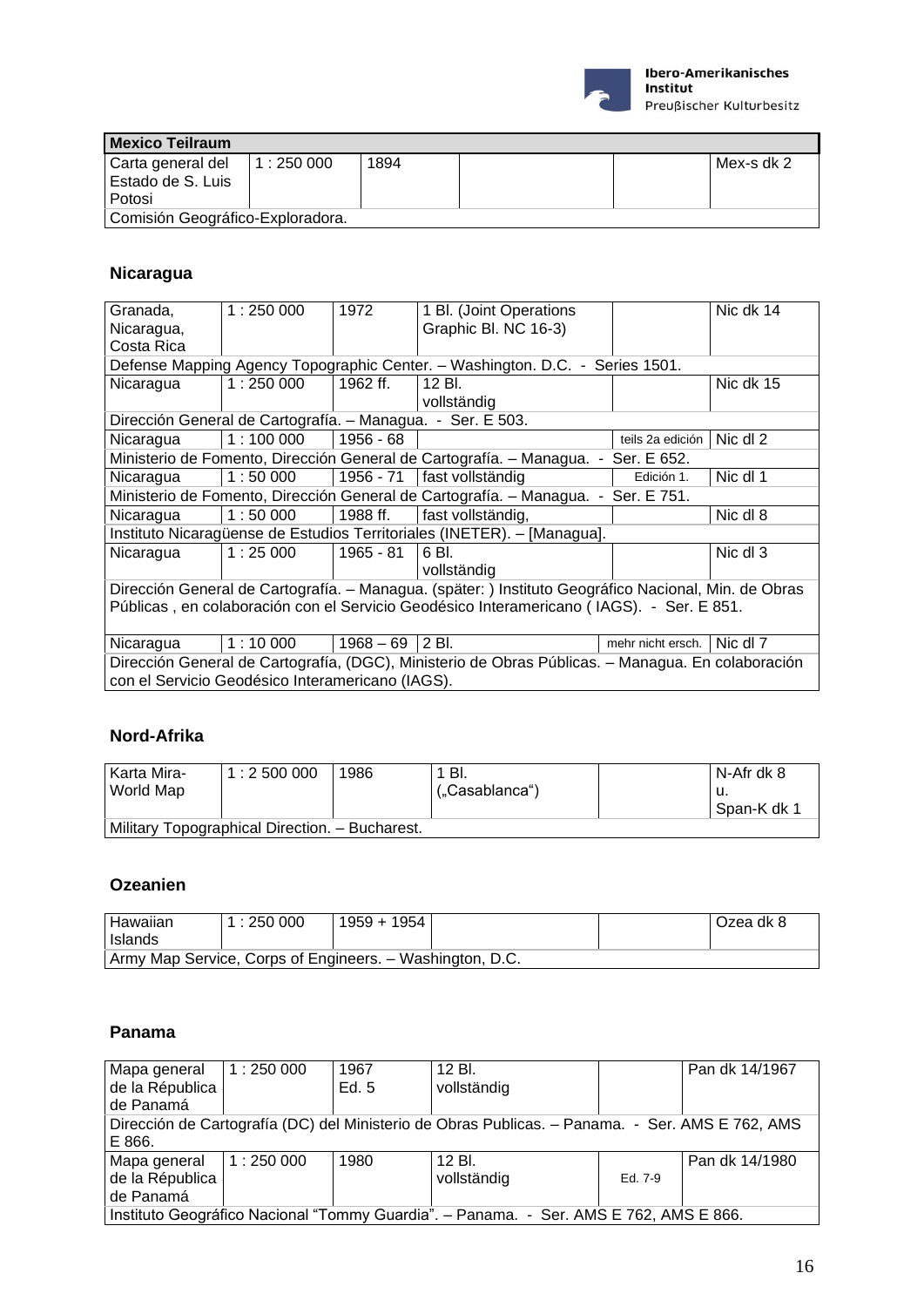

| Mapa general $\vert$ 1 : 250 000 |                                                                                       | 1983        | 12 Bl.                             |        | Pan dk 14/1983 |  |  |  |  |
|----------------------------------|---------------------------------------------------------------------------------------|-------------|------------------------------------|--------|----------------|--|--|--|--|
| de la Républica                  |                                                                                       |             | vollständig                        | Ed. 10 |                |  |  |  |  |
| de Panamá                        |                                                                                       |             |                                    |        |                |  |  |  |  |
|                                  | Instituto Geográfico Nacional "Tommy Guardia". - Panama. - Ser. AMS E 762, AMS E 866. |             |                                    |        |                |  |  |  |  |
| Panamá                           | 1:50000                                                                               |             | ab 1961 ff.   alle ersch. Blätter. |        | Pan dl 7       |  |  |  |  |
|                                  |                                                                                       |             | vorhanden                          |        |                |  |  |  |  |
|                                  | Dirección de Cartografía of Panama, IAGS u. a. - Ser. E 762.                          |             |                                    |        |                |  |  |  |  |
| Panama                           | $1:25\,000$                                                                           | ab 1959 ff. |                                    |        | Pan dl 8       |  |  |  |  |
|                                  | Army Map Service. - Washington, D.C. - Ser. E 866.                                    |             |                                    |        |                |  |  |  |  |

### **Paraguay**

| Paraguay-                                                                  | 1:250000      | 1978 ff.     |                                                                                  |            | Par dk 6 |  |  |  |
|----------------------------------------------------------------------------|---------------|--------------|----------------------------------------------------------------------------------|------------|----------|--|--|--|
| Mapa Nacional                                                              |               |              |                                                                                  |            |          |  |  |  |
| Instituto Geográfico Militar. - [Asunción]. - Serie H 501. 1983 ff.: H 541 |               |              |                                                                                  |            |          |  |  |  |
| Paraguay                                                                   | 1:100000      | 1966 ff.     | 26 Bl.                                                                           | mehr nicht | Par dl 2 |  |  |  |
| Photomaps                                                                  | (approximate) |              |                                                                                  | ersch.     |          |  |  |  |
| Army Map Service (AM). - Washington, D.C. - H 041.                         |               |              |                                                                                  |            |          |  |  |  |
| Carta                                                                      | 1:100000      | 1982 ff.     | alle ersch. 82 Bl. vorh.                                                         |            | Par dl 4 |  |  |  |
| Nacional,                                                                  |               |              |                                                                                  |            |          |  |  |  |
| Paraguay                                                                   |               |              |                                                                                  |            |          |  |  |  |
|                                                                            |               |              | Dirección del Servicio Geográfico Militar. - [Asunción]. - Ser. H 641 und H 741. |            |          |  |  |  |
| Carta Nacional $ 1:50000$                                                  |               | 1968 ff.     | fast vollständig                                                                 | ersch. ca. | Par dl 3 |  |  |  |
| - Paraguay                                                                 |               |              |                                                                                  | 500 BI.    |          |  |  |  |
| Instituto Geográfico Militar. - [Asunción]. - Ser. H 741.                  |               |              |                                                                                  |            |          |  |  |  |
| Carta                                                                      | 1:50000       | Levantada en | 4 Bl.                                                                            |            | Par dl 1 |  |  |  |
| topográfica de                                                             |               | el año 1957. |                                                                                  |            |          |  |  |  |
| la República                                                               |               | Edición 1958 |                                                                                  |            |          |  |  |  |
| de Paraguay.                                                               |               |              |                                                                                  |            |          |  |  |  |
| Instituto Geográfico Militar.                                              |               |              |                                                                                  |            |          |  |  |  |

#### **Perú**

| Mapa del Perú                                     | 1:500000 | 1851-1903 | vollständig -<br>34 doppelseitige<br>Kartenblätter | Foja 1 – 32 als Atlas geb.<br>Foja(s) 11, 12, 25, 26, 29<br>auch als lose Blätter   | Per dk 11 |
|---------------------------------------------------|----------|-----------|----------------------------------------------------|-------------------------------------------------------------------------------------|-----------|
| A[ntonio] Raimondi.                               |          |           |                                                    |                                                                                     |           |
| Joint Operations<br>Graphic<br>(Series 1501)      | 1:250000 | 1969 ff.  |                                                    | Siehe auch Per dk 31<br>s.a. III dk 81<br>Per dwk 1(3 Bl. vorh.=<br>JOG-Air)        | Per dk 30 |
|                                                   |          |           |                                                    | Army Map Service, Corps of Engineers. U.S. Army. - Washington, D.C. - Series J 501. |           |
| Americas.- South   1: 250 000<br>America (Perú).  |          | 1965 ff.  | 2 Bl.                                              | 34 Bl. von ca. 100 Bl.<br>ersch.                                                    | Per dk 31 |
| América del Sur<br>(Perú).                        |          |           |                                                    | Ergänzend s.a. Per dk 30<br>und III dk 81.                                          |           |
| Instituto Geográfico Militar, Perú. - Ser. J 501. |          |           |                                                    |                                                                                     |           |
| Perú. Carta<br>Nacional.                          | 1:200000 | 1925 ff.  | 92 Bl.                                             |                                                                                     | Per dl 1  |
| Instituto Geográfico Militar. - [Lima].           |          |           |                                                    |                                                                                     |           |
| Carta Nacional<br>del Perú / Peru.                | 1:100000 | $1960 -$  | fast vollständig                                   |                                                                                     | Per dl 2  |
| IGNP, Lima<br>NIMA (&IGNP),                       |          | $1990 -$  |                                                    | Series J631/J632                                                                    |           |
| Washington &<br>Lima.                             |          |           |                                                    |                                                                                     |           |
| Instituto Geográfico Militar. - Lima. - IGN J 631 |          |           |                                                    |                                                                                     |           |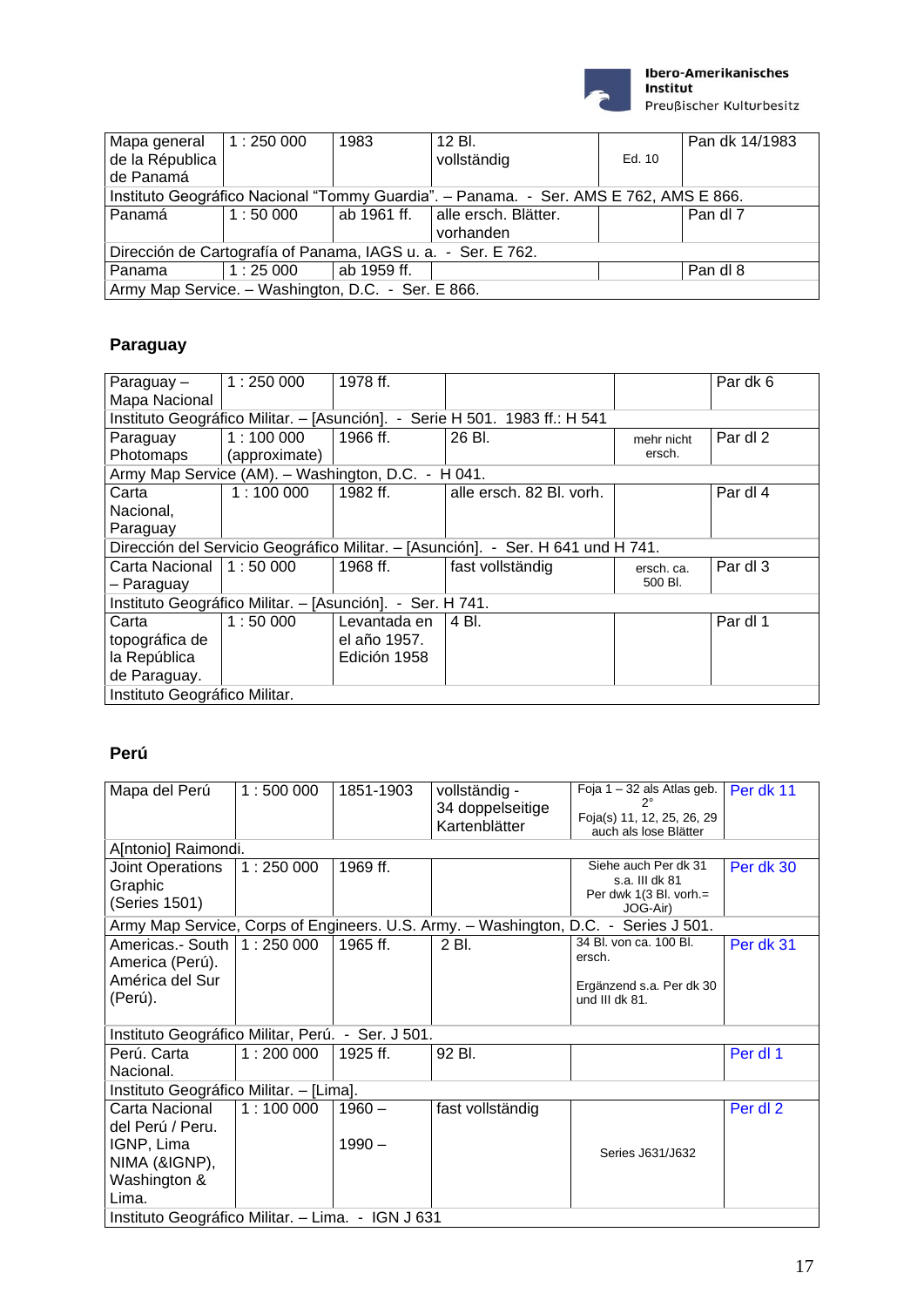

| Perú                                                                                                     | 1:50000 | 1968 ff. |        | Series J 731 /    | Per dl 17 |  |  |  |
|----------------------------------------------------------------------------------------------------------|---------|----------|--------|-------------------|-----------|--|--|--|
|                                                                                                          |         |          |        | s. auch Per dl 19 |           |  |  |  |
| Defense Mapping Agency Topographic Center. - Washington, D.C. / Instituto Geográfico Militar. -<br>Lima. |         |          |        |                   |           |  |  |  |
| Perú                                                                                                     | 1:50000 | 1974 ff. |        | 1. ed. ser. J 731 | Per dl 19 |  |  |  |
|                                                                                                          |         |          |        | 2. ed. ser. J 732 |           |  |  |  |
| Instituto Geográfico Militar. - Lima.                                                                    |         |          |        |                   |           |  |  |  |
| Perú. Depto.                                                                                             | 1:25000 | 1975 ff. |        |                   | Per dl 18 |  |  |  |
| Puno                                                                                                     |         |          |        |                   |           |  |  |  |
| Levantado por la Oficina General de Catastro Rural.                                                      |         |          |        |                   |           |  |  |  |
| Plano de Lima y                                                                                          | 1:20000 | ab 1961. | 29 BI. |                   | Per dl 14 |  |  |  |
| alrededores                                                                                              |         |          |        | versch. Auflagen  |           |  |  |  |
| Instituto Geográfico Militar. – Lima.                                                                    |         |          |        |                   |           |  |  |  |

# **Philippinen**

| World                                                                | 1:1000000 | 1949       |  |        | Phil dk 1 |  |  |  |
|----------------------------------------------------------------------|-----------|------------|--|--------|-----------|--|--|--|
| (South Pacific)                                                      |           |            |  |        |           |  |  |  |
| Army Map Service, Corps of Engingeers, U.S. Army. - Washington, D.C. |           |            |  |        |           |  |  |  |
| Philippinen.                                                         | 1:250000  | 1964 u. 65 |  | 1. ed. | Phil dk 6 |  |  |  |
| l Manila                                                             |           |            |  |        |           |  |  |  |
| Philippine Coast and Geodetic Survey. - Manila.                      |           |            |  |        |           |  |  |  |

# **Portugal**

| Carta                                                        | 1:400000 | 1957 / 58    | 3 Bl.                                                                 |              | Port dk 2; 1-3 |  |  |  |  |
|--------------------------------------------------------------|----------|--------------|-----------------------------------------------------------------------|--------------|----------------|--|--|--|--|
| Corografica de                                               |          | 2. Ed. 1968  |                                                                       |              |                |  |  |  |  |
| Portugal                                                     |          |              |                                                                       |              |                |  |  |  |  |
| Instituto Geográfico e Cadastral. - Lisboa.                  |          |              |                                                                       |              |                |  |  |  |  |
| Carta Militar de                                             | 1:250000 | 1965-68      | 8 Bl.                                                                 | 2. ed.       | Port dk 13     |  |  |  |  |
| Portugal                                                     |          |              | vollständig                                                           |              |                |  |  |  |  |
| Serviço Cartográfico do Exército. - [Lisboa]. - Serie M 586. |          |              |                                                                       |              |                |  |  |  |  |
| Carta corográfica   1 : 200 000                              |          | 1917 ff.     | 3 Bl.                                                                 |              | Port dl 12     |  |  |  |  |
| de Portugal                                                  |          |              |                                                                       |              |                |  |  |  |  |
| Instituto Geográfico e Cadastral. - Lisboa.                  |          |              |                                                                       |              |                |  |  |  |  |
| Carta de                                                     | 1:200000 | 1972 ff.     | 6 Bl.                                                                 | 6 Bl. ersch. | Port dl 13     |  |  |  |  |
| Portugal.                                                    |          |              |                                                                       | Serie M 585  |                |  |  |  |  |
| IPCC, Lisboa                                                 |          |              |                                                                       |              |                |  |  |  |  |
| Instituto Geográfico e Cadastral. - Lisboa.                  |          |              |                                                                       |              |                |  |  |  |  |
| Portugal                                                     | 1:100000 | 1862-1904    |                                                                       |              | Port dl 1      |  |  |  |  |
|                                                              |          |              | Direcção geral dos Serviços (Trabalhos) geodesicos (e topographicos). |              |                |  |  |  |  |
| Carta corográfica   1 : 100 000                              |          | ab 1930 u.   | 53 BL                                                                 |              | Port dl 10     |  |  |  |  |
| de Portugal                                                  |          | ff.          | vollständig                                                           |              |                |  |  |  |  |
| [Neuer Titel:]                                               |          |              |                                                                       |              |                |  |  |  |  |
| Carta de                                                     |          |              |                                                                       |              |                |  |  |  |  |
| Portugal                                                     |          |              |                                                                       |              |                |  |  |  |  |
| Instituto Geográfico e Cadastral. - Lisboa.                  |          |              |                                                                       |              |                |  |  |  |  |
| Carta                                                        | 1:50000  | Ab $1904 -$  | vollständig                                                           |              | Port dl 5      |  |  |  |  |
| Corográfica de                                               |          | 1962. u. ff. |                                                                       |              |                |  |  |  |  |
| Portugal                                                     |          |              |                                                                       |              |                |  |  |  |  |
| Instituto Geográfico e Cadastral. - Lisboa.                  |          |              |                                                                       |              |                |  |  |  |  |
| Carta Militar de                                             | 1:25000  | 1945-1973    | 1. ed.                                                                |              | Port dl 14     |  |  |  |  |
| Portugal                                                     |          | 2006 f.      | vollständig                                                           |              |                |  |  |  |  |
| Serviço Cartográfico do Exército. - Lisboa.                  |          |              |                                                                       |              |                |  |  |  |  |
| Carta topográfica 1:10 000                                   |          | 1948 ff.     |                                                                       |              | Port dl 11     |  |  |  |  |
| de Portugal                                                  |          |              |                                                                       |              |                |  |  |  |  |
| Instituto Geográfico e Cadastral. - [Lisboa].                |          |              |                                                                       |              |                |  |  |  |  |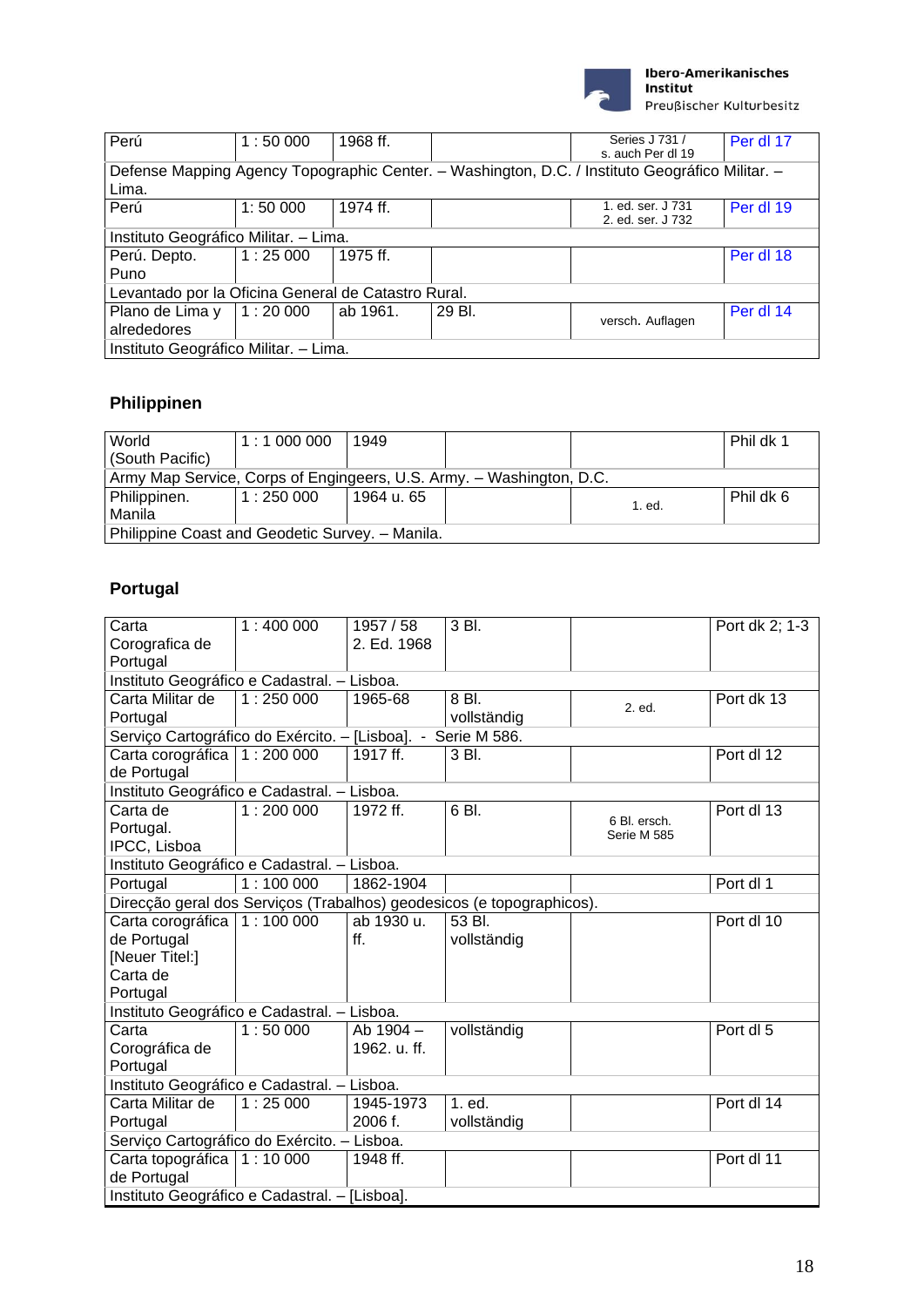

| <b>Portugal Teilräume</b>                                                      |           |             |              |                                                                                         |                |  |  |
|--------------------------------------------------------------------------------|-----------|-------------|--------------|-----------------------------------------------------------------------------------------|----------------|--|--|
| Karta mira -<br>World Map                                                      | 1:2500000 | 1967        | 1 Bl.        | Einzelblatt aus<br>Weltkartenwerk                                                       | Port-a dk 1    |  |  |
| Nacional Office of Lands and Mapping. - Hungarian People's Republic, Budapest. |           |             |              |                                                                                         |                |  |  |
| Carta                                                                          | 1:1000000 | 1965        |              |                                                                                         | Port-a dk 2    |  |  |
| internacional do                                                               |           |             |              | Einzelblätter aus<br>Weltkartenwerk                                                     | Port-e dk 1    |  |  |
| mundo                                                                          |           |             |              |                                                                                         | Port-m dk 1    |  |  |
| Instituto Geográfico e Cadastral. - Lisboa.                                    |           |             |              |                                                                                         |                |  |  |
| Arquipélago dos                                                                | 1:200000  | 1969 ff.    | 3 Bl.        |                                                                                         | Port-a dl 5    |  |  |
| Açores                                                                         |           |             | vollständig  |                                                                                         |                |  |  |
| Instituto Geográfico e Cadastral. - Lisboa. - Série M 587.                     |           |             |              |                                                                                         |                |  |  |
| Arquipélago dos                                                                | 1:50000   | 1965 ff.    | 10 Bl.       |                                                                                         | Port-a dl 6    |  |  |
| Açores                                                                         |           |             | vollständig  |                                                                                         |                |  |  |
| Instituto Geográfico e Cadastral. - Lisboa. - Série M 7811.                    |           |             |              |                                                                                         |                |  |  |
| Carta militar de                                                               | 1:25000   | u.a.        | 35 Bl.       |                                                                                         | Port-a dl 7    |  |  |
| Portugal (Arqu.º                                                               |           | 2001-2002   | vollständig. |                                                                                         |                |  |  |
| dos Açores)                                                                    |           |             |              |                                                                                         |                |  |  |
| Serviço Cartográfico do Exército. - [Lisboa]. - Série M 889.                   |           |             |              |                                                                                         |                |  |  |
| Arquipélago da                                                                 | 1:50000   | 1970-71     | 4 Bl.        |                                                                                         | Port-m dl 9    |  |  |
| Madeira                                                                        |           |             | vollständig  |                                                                                         |                |  |  |
| (Série P 722)                                                                  |           |             |              |                                                                                         |                |  |  |
| Instituto Geográfico e Cadastral. - Lisboa. - Série P 722.                     |           |             |              |                                                                                         |                |  |  |
| Carta militar de                                                               | 1:25000   | $-2003$     | 16 Bl.       |                                                                                         | Port-m dl 5    |  |  |
| Portugal                                                                       |           |             | vollständig  |                                                                                         |                |  |  |
| (Arquipélago da                                                                |           |             |              |                                                                                         |                |  |  |
| Madeira)                                                                       |           |             |              |                                                                                         |                |  |  |
| Serviço Cartográfico do Exército. - [Lisboa] - Série P 821.                    |           |             |              |                                                                                         |                |  |  |
| (Karta Mira -                                                                  | 1:2500000 | 1967        | 1 Bl.        |                                                                                         | Port-K/c dk 3  |  |  |
| world map)                                                                     |           |             |              |                                                                                         |                |  |  |
| Cape Verde                                                                     |           |             |              |                                                                                         |                |  |  |
| Islands (Ilhas do                                                              |           |             |              |                                                                                         |                |  |  |
| Cabo Verde)                                                                    |           |             |              |                                                                                         |                |  |  |
| Nacional Office of Lands and Mapping - Hungarian People's Republic, Budapest.  |           |             |              |                                                                                         |                |  |  |
| Guiné                                                                          | 1:50000   | ca. 1949-55 |              |                                                                                         | Port-K/g dl 1  |  |  |
| Portuguesa                                                                     |           |             |              |                                                                                         |                |  |  |
|                                                                                |           |             |              | Ministério do Ultramar - Junta das Missões Geográficas e de Investagações do Ultramar.  |                |  |  |
| Carta do Colonia                                                               | 1:250000  | 1938-55     |              |                                                                                         | Port-K/mo dk 1 |  |  |
| [ab 1949:                                                                      |           |             |              |                                                                                         |                |  |  |
| <provincia>] de</provincia>                                                    |           |             |              |                                                                                         |                |  |  |
| Moçambique                                                                     |           |             |              |                                                                                         |                |  |  |
|                                                                                |           |             |              | Ministério das Colónias - Junta das Missões Geográficas e de Investagações do Ultramar. |                |  |  |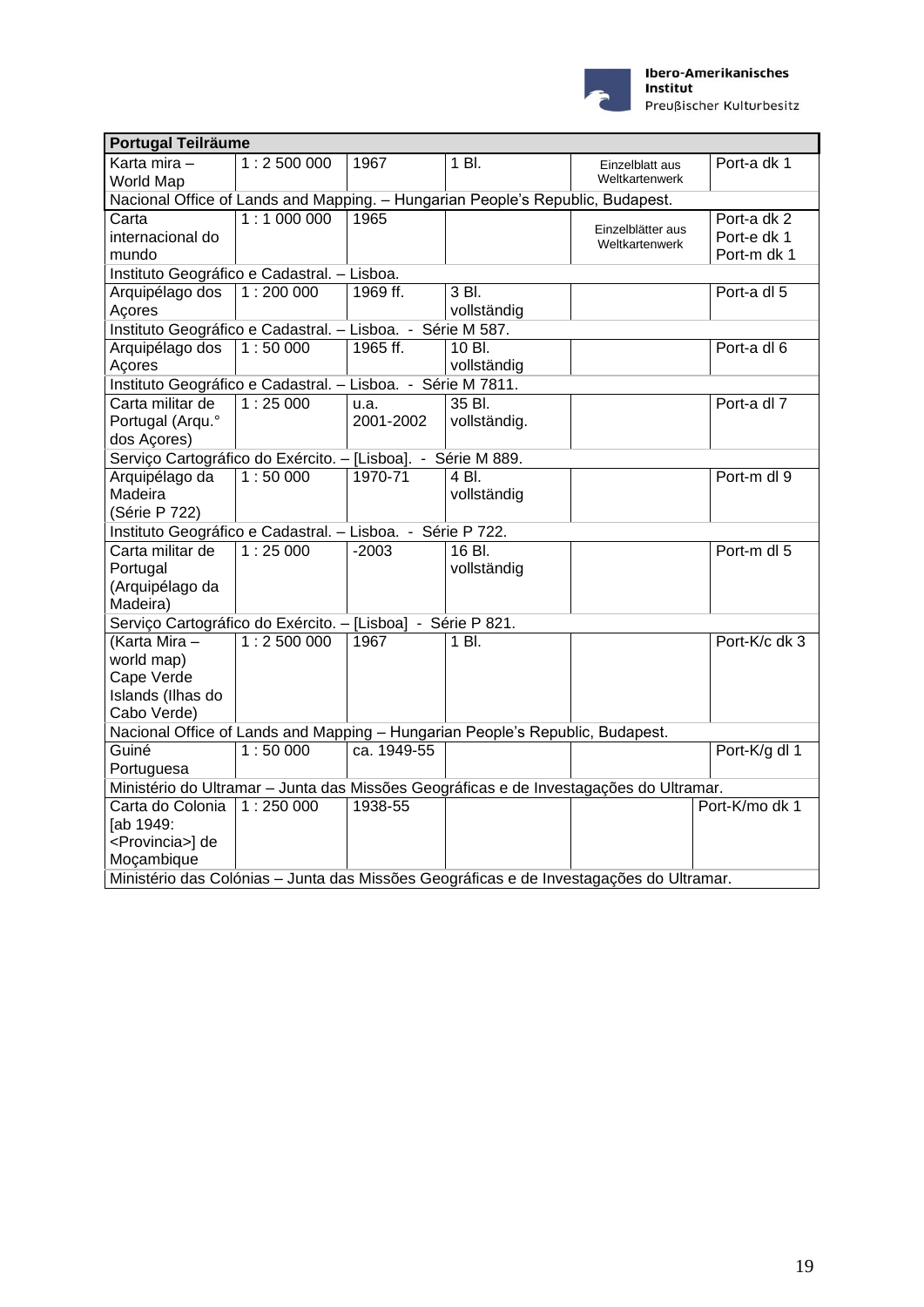

### **Puerto Rico**

| Puerto Rico -                                                                                     | 1:30000 | 1947/1953   |             |  | Puert dl 2 |  |  |
|---------------------------------------------------------------------------------------------------|---------|-------------|-------------|--|------------|--|--|
| Commonwealth                                                                                      |         |             |             |  |            |  |  |
| Government                                                                                        |         |             |             |  |            |  |  |
| of Puerto Rico                                                                                    |         |             |             |  |            |  |  |
| Geological Survey, Department of the Interior, United States. - Washington, D.C.                  |         |             |             |  |            |  |  |
| Commonwealth                                                                                      | 1:20000 | ab 1955 ff. | 64 BI.      |  | Puert dl 4 |  |  |
| of Puerto Rico -                                                                                  |         |             | vollständig |  |            |  |  |
| 7,5 minute series                                                                                 |         |             |             |  |            |  |  |
| (Topografic)                                                                                      |         |             |             |  |            |  |  |
| Geological Survey, Department of the Interior, United States. - Washington, D.C.                  |         |             |             |  |            |  |  |
| Isla de Vieques                                                                                   | 1:30000 | 1988        | 1 Bl.       |  | Puert dl 5 |  |  |
| quadrangle,                                                                                       |         | (rev. ed.)  |             |  |            |  |  |
| Puerto Rico.                                                                                      |         |             |             |  |            |  |  |
| (Series E 835. -                                                                                  |         |             |             |  |            |  |  |
| 7,5 minute                                                                                        |         |             |             |  |            |  |  |
| series)                                                                                           |         |             |             |  |            |  |  |
| United States Department of the Inerion. Geological Survey. - Reston, Virginia. / Commonwealth of |         |             |             |  |            |  |  |
| Puerto Rico. Department of Transportation and Public Works. - San Juan.                           |         |             |             |  |            |  |  |

#### **El Salvador**

| El Salvador                                                                     | 1:100000                                                                          | 1974-78   | 6 Bl.            |                 | Salv dl 5 |
|---------------------------------------------------------------------------------|-----------------------------------------------------------------------------------|-----------|------------------|-----------------|-----------|
|                                                                                 |                                                                                   |           | vollständig      |                 |           |
| Instituto Geográfico Nacional, Ingeniero Pablo Arnoldo Guzmán". – San Salvador. |                                                                                   |           |                  |                 |           |
| El Salvador                                                                     | 1:50000                                                                           | erscheint | 55 Bl.           |                 | Salv dl 3 |
|                                                                                 |                                                                                   | ab 1954   | vollständig      |                 |           |
|                                                                                 | Dirección General de Cartografía del Ministerio de Obras Públicas. - San Salvador |           |                  |                 |           |
| El Salvador                                                                     | 1:25000                                                                           | 1979-     | fast vollständig | vorh. Bl. siehe | Salv dl 6 |
|                                                                                 |                                                                                   |           |                  | Übersicht u.    |           |
|                                                                                 |                                                                                   |           |                  | Hefter          |           |
| Instituto Geográfico Nacional "Ingeniero Pablo Arnoldo Guzmán". – San Salvador. |                                                                                   |           |                  |                 |           |

# **Spanien**

| Mapa Militar de                                    | 1:800000 | 1975 ff.      | 9 Bl.       |                         | Span dk 14 |
|----------------------------------------------------|----------|---------------|-------------|-------------------------|------------|
| España.                                            |          |               | vollständig |                         |            |
| SGE, Madrid                                        |          |               |             |                         |            |
| Servicio Geográfico del Ejército. - [Madrid].      |          |               |             |                         |            |
| Mapa (tipo "world"                                 | 1:500000 | 1982 ff.      | 4 Bl.       | Span dk 16              | Span dk 7  |
| inglés 1404)                                       |          |               |             | (franz. Ed. 1<br>BI.)   |            |
| Instituto Geográfico Nacional de España. - Madrid. |          |               |             |                         |            |
| Mapa Militar de                                    | 1:400000 | 1972 ff.      | 30 Bl.      |                         | Span dk 11 |
| España                                             |          |               | vollständig |                         |            |
| Servicio Geográfico del Ejército. - [Madrid].      |          |               |             |                         |            |
| Cartografía militar                                | 1:250000 | 1991 - 1994   | 47 Bl.      |                         | Span dk 18 |
| de España. Mapa                                    |          |               | vollständig | Faltkarten              |            |
| general. Serie 5 L                                 |          |               |             |                         |            |
| Servicio Geográfico del Ejército. - [Madrid].      |          |               |             |                         |            |
| Mapa militar                                       | 1:200000 | Ab 1886/      |             |                         | Span dl 2  |
| itinerario de                                      |          | $40er - 60er$ |             |                         |            |
| España                                             |          |               |             |                         |            |
| Mapa militar de                                    | 1:200000 | 1967 ff.      | 91 Bl.      |                         | Span dl 7  |
| España. Serie 2C.                                  |          |               | vollständig | Teile als<br>Faltkarten |            |
| SGE, Madrid.                                       |          |               |             |                         |            |
| Servicio Geográfico del Ejército. – [Madrid].      |          |               |             |                         |            |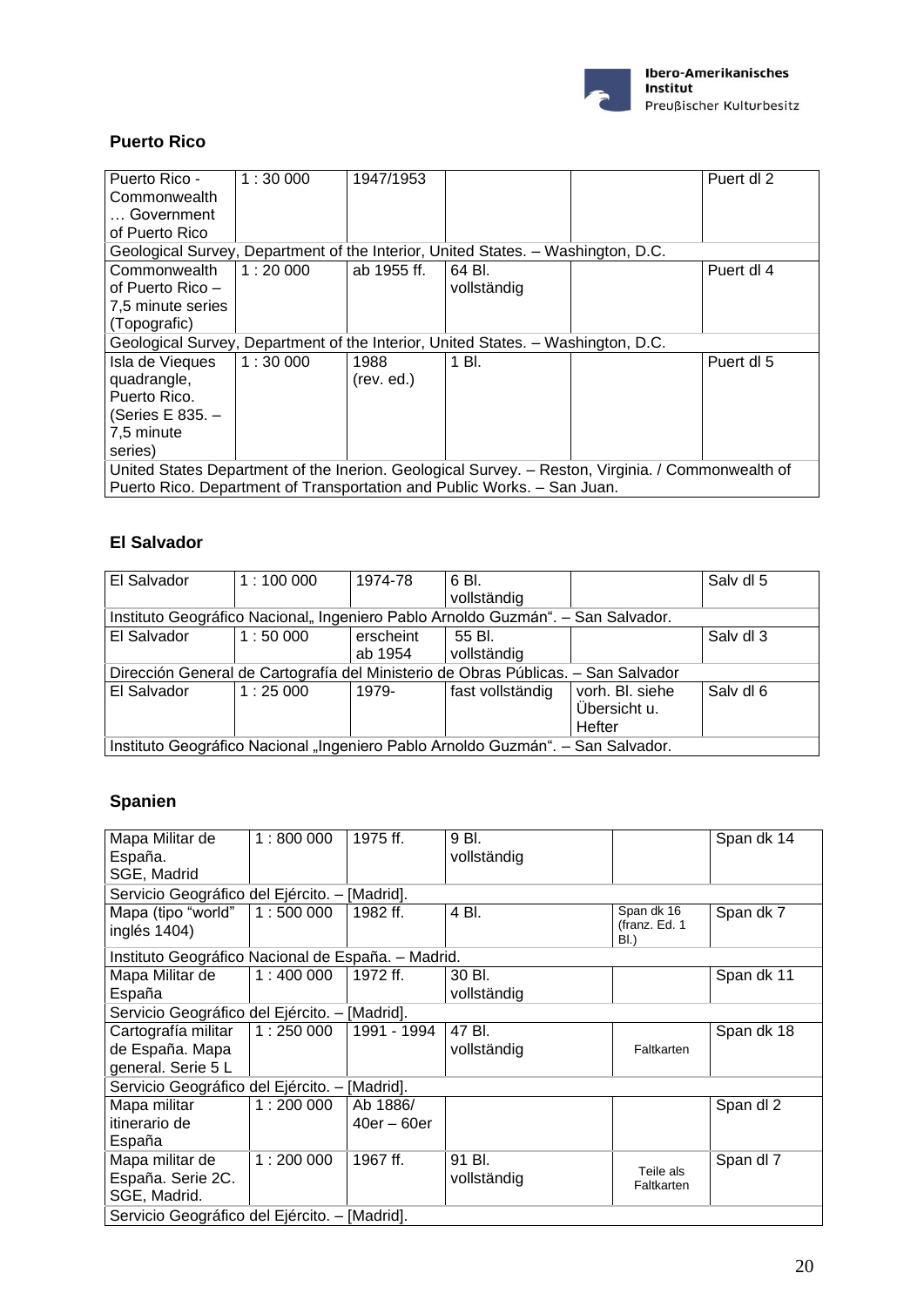

Preußischer Kulturbesitz

| Mapa militar                                  | 1:100000                                      | Ab 1919-   |                                                                             |                         | Span dl 3  |
|-----------------------------------------------|-----------------------------------------------|------------|-----------------------------------------------------------------------------|-------------------------|------------|
|                                               |                                               | 1920 vorh. |                                                                             |                         |            |
| Cuerpo Mayor de Estado Mayor del Ejército.    |                                               |            |                                                                             |                         |            |
| Cartografía Militar                           | 1:100000                                      | 1952 ff.   |                                                                             |                         | Span dl 6  |
| de España - Mapa                              |                                               |            |                                                                             |                         |            |
| de Mando.                                     |                                               |            |                                                                             |                         |            |
| Servicio Geográfico del Ejército. - [Madrid]. |                                               |            |                                                                             |                         |            |
| Mapa militar de                               | 1:100000                                      | 1972 ff.   | 291 Bl.                                                                     |                         | Span dl 9  |
| España.                                       |                                               |            | fast vollständig                                                            | Teile als               |            |
| 1980 ff.:                                     |                                               |            |                                                                             | Faltkarten              |            |
| Cartografía militar                           |                                               |            |                                                                             |                         |            |
| de España. Ser. C.                            |                                               |            |                                                                             |                         |            |
| Servicio Geográfico del Ejército. - [Madrid]. |                                               |            |                                                                             |                         |            |
| Mapa topográfico                              | 1:50000                                       | 1875-1965  | 1068 Bl.                                                                    | Teile als               | Span dl 4  |
| nacional de                                   |                                               | Neuauflage | vollständig                                                                 | Faltkarten              |            |
| España                                        |                                               | 1968 ff.   |                                                                             |                         |            |
|                                               |                                               |            | Instituto Geográfico y Catastral / Instituto Geográfico Nacional. - Madrid. |                         |            |
| Mapa militar de                               | 1:50000                                       | 1967 ff.   | 1081 Bl.                                                                    |                         | Span dl 8  |
| España.                                       |                                               |            | vollständig                                                                 |                         |            |
| 1980 ff.:                                     |                                               |            |                                                                             | Teile als               |            |
| Cartografía militar                           |                                               |            |                                                                             | Faltkarten              |            |
| de España. Mapa                               |                                               |            |                                                                             |                         |            |
| general. Ser. L                               |                                               |            |                                                                             |                         |            |
| Servicio Geográfico del Ejército. - [Madrid]. |                                               |            |                                                                             |                         |            |
| Mapa topografíco                              | 1:50000                                       | 1979 ff.   | 3 Bl.                                                                       |                         | Span dl 14 |
| nacional de                                   |                                               |            |                                                                             | Teile als               |            |
| España. Edicion                               |                                               |            |                                                                             | Faltkarten              |            |
| especial. Edicion                             |                                               |            |                                                                             |                         |            |
| para el turismo.                              |                                               |            |                                                                             |                         |            |
| Instituto Geográfico Nacional. - Madrid.      |                                               |            |                                                                             |                         |            |
| Cartografía Militar                           | 1:25000                                       | 1959 ff.   |                                                                             |                         | Span dl 5  |
| de España - Plano                             |                                               |            |                                                                             |                         |            |
| Director.                                     |                                               |            |                                                                             |                         |            |
| Servicio Geográfico del Ejército. - [Madrid]. |                                               |            |                                                                             |                         |            |
| Mapa topografíco<br>nacional de               | 1:25000                                       | 1975 ff.   |                                                                             | Teile als               | Span dl 12 |
|                                               |                                               |            |                                                                             | Faltkarten              |            |
| España                                        |                                               |            | Instituto Geográfico y Catastral/Instituto Geográfico Nacional. - Madrid.   |                         |            |
| Mapa topografíco                              | 1:40000/                                      | 1946 ff.   |                                                                             |                         | Span dl 15 |
| excursionista                                 | 1:25000                                       |            |                                                                             | Faltkarten              |            |
| Editorial Alpina. - Granollers.               |                                               |            |                                                                             |                         |            |
| Cartografía militar                           | 1:25000                                       | 1978 ff.   |                                                                             |                         | Span dl 16 |
| de España. Mapa                               |                                               |            |                                                                             | Faltkarten              |            |
| general. Serie 5V.                            |                                               |            |                                                                             |                         |            |
| Servicio Geográfico del Ejército. - Madrid.   |                                               |            |                                                                             |                         |            |
| Mapa topográfico y                            | 1:25000                                       | 1993 ff.   |                                                                             |                         | Span dl 17 |
| excursionista.                                | (soweit nicht                                 |            |                                                                             |                         |            |
|                                               | anders                                        |            |                                                                             | Faltkarten              |            |
|                                               | angegeben)                                    |            |                                                                             |                         |            |
| Editorial Alpina. - Granollers.               |                                               |            |                                                                             |                         |            |
| Cartografía militar                           | 1:25000                                       | 1979       | 2 Bl. (Faltkarten)                                                          |                         | Span dl 22 |
| de España                                     |                                               |            |                                                                             |                         |            |
| Servicio Geográfico del Ejército. - [Madrid]. |                                               |            |                                                                             |                         |            |
| Mapa militar de                               | 1:10000                                       | 1975 ff.   |                                                                             |                         | Span dl 11 |
| España.                                       |                                               |            |                                                                             | s. auch                 |            |
| 1980 ff.:                                     |                                               |            |                                                                             | Span dl 13              |            |
| Cartografía militar                           |                                               |            |                                                                             |                         |            |
| de España. Plano                              |                                               |            |                                                                             | Teile als<br>Faltkarten |            |
| general. Ser. 2V.                             |                                               |            |                                                                             |                         |            |
|                                               | Servicio Geográfico del Ejército. - [Madrid]. |            |                                                                             |                         |            |
|                                               |                                               |            |                                                                             |                         |            |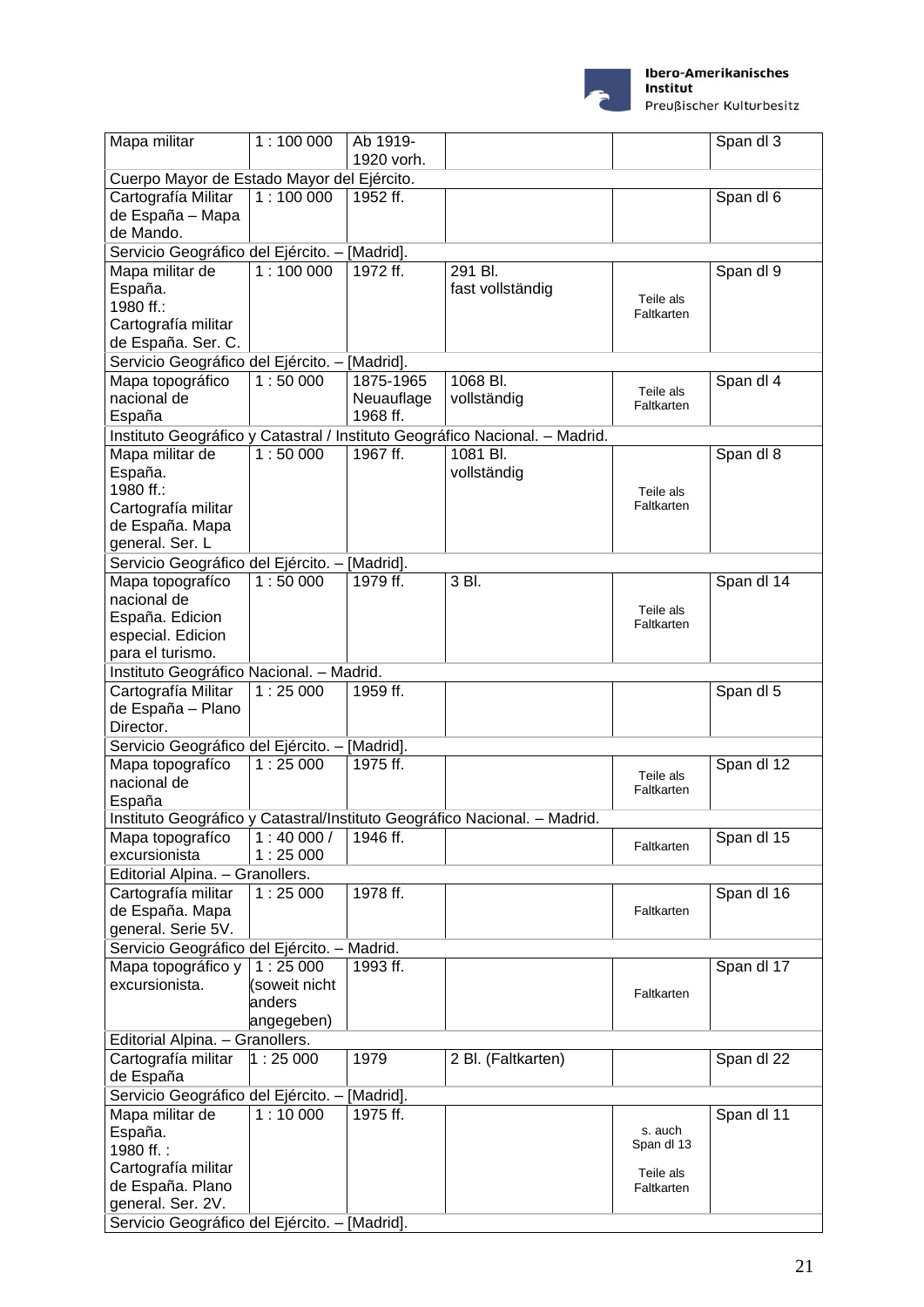

Ibero-Amerikanisches<br>Institut Preußischer Kulturbesitz

| Cartografía militar<br>de España.                                                                                       | 1:10000                | 1979 ff.                                       |                                                                                                 | s. auch<br>Span dl 11      | Span dl 13                                      |
|-------------------------------------------------------------------------------------------------------------------------|------------------------|------------------------------------------------|-------------------------------------------------------------------------------------------------|----------------------------|-------------------------------------------------|
| Ortopictoplano.                                                                                                         |                        |                                                |                                                                                                 |                            |                                                 |
| Servicio Geográfico del Ejército. - [Madrid].                                                                           |                        |                                                |                                                                                                 |                            |                                                 |
| Spanien Teilräume                                                                                                       |                        |                                                |                                                                                                 |                            |                                                 |
| Gibraltar                                                                                                               | 1:2500                 | 1970                                           | 5 Bl. + Ref. Bl.                                                                                |                            | Span-a dm 1                                     |
| Gibraltar Government.                                                                                                   |                        |                                                |                                                                                                 |                            |                                                 |
| Sonderkarten aus<br>Cartografia militar                                                                                 | 1:100000               | 1949-1951                                      |                                                                                                 |                            | Span-b dl 1                                     |
| Servicio Geográfico del Ejército. - [Madrid].                                                                           |                        |                                                |                                                                                                 |                            |                                                 |
| Karta Mira -<br>World Map                                                                                               | $\sqrt{1}$ : 2 500 000 | 1967                                           | 1 Bl.                                                                                           | aus<br>Weltkarten-<br>werk | Span-c dk 9                                     |
|                                                                                                                         |                        |                                                | Nacional Office of Lands and Mapping - Hungarian People's Republic, Budapest.                   |                            |                                                 |
| Mapa militar del<br>archipielago de<br>Canarias                                                                         | 1:200000               | 1959                                           | 6 BI.<br>vollständig                                                                            |                            | Span-c dl 2                                     |
| Servicio Geográfico del Ejército. - [Madrid].                                                                           |                        |                                                |                                                                                                 |                            |                                                 |
| [Einzelblatt $N^{\circ}$ 582:] 1 : 25 000<br>Getafe                                                                     |                        | 1928                                           | = Zusammendruck der Blätter 582-l<br>- IV der Cartografía Militar de<br>España - Plano Director |                            | Span-cn dl 1<br>$\rightarrow$ s.a.<br>Span dl 5 |
| Instituto Geográfico y Catastral.                                                                                       |                        |                                                |                                                                                                 |                            |                                                 |
| Valls d'Andorra                                                                                                         | 1:10000                | 1976                                           | 19 Bl.<br>vollständig                                                                           | Faltkarten in<br>Schuber   | Span-ct dl 4                                    |
| Full preparat pel gabinet Rollin-Gallot. - Marseille. Treballs publics del M.I. Consell General. - Andorra<br>la Vella. |                        |                                                |                                                                                                 |                            |                                                 |
| [Andorre]<br>Fontargente, Carte<br>de France, Type<br>1922                                                              | 1:50000                | 1969                                           | 1 Bl.<br>F[eui]lle XXI-49                                                                       |                            | Span-ct dl 7                                    |
| Institute Géographique National. - Paris.                                                                               |                        |                                                |                                                                                                 |                            |                                                 |
| Spanien - (ehem.) überseeische Besitzungen                                                                              |                        |                                                |                                                                                                 |                            |                                                 |
| Mapa de la Zona<br>del Protectorado<br>Español en<br>Marruecos                                                          | 1:50000                | ab 1926 bis<br>ca. 1930                        |                                                                                                 |                            | Span-K/m dl 3                                   |
| Depósito de la Guerra/Depósito Geográfico e Histórico del Ejército.                                                     |                        |                                                |                                                                                                 |                            |                                                 |
| Mapa del Africa   1:500 000   Ca. 1958<br>Occidental<br>Española                                                        |                        |                                                |                                                                                                 |                            | Span-K/r dk 3                                   |
| Servicio Geográfico del Ejército.                                                                                       |                        |                                                |                                                                                                 |                            |                                                 |
| Afrika                                                                                                                  | $1:2000000$   1968     |                                                | 1 Bl. (Aaiun)                                                                                   |                            | Span-K/r dk 4                                   |
|                                                                                                                         |                        |                                                | Army Map Service, Corps of Engineers, U.S. Army. - Washington, D.C.                             |                            |                                                 |
| World (Africa)                                                                                                          | $1:1000000$ 1963       |                                                | 1 Bl. (Bojador)                                                                                 |                            | Span-K/r dk 6                                   |
|                                                                                                                         |                        |                                                | Army Map Service, Corps of Engineers, U.S. Army. - Washington, D.C.                             |                            |                                                 |
| Karta Mira - World  1 : 2 500 000   1971<br>Map                                                                         |                        |                                                | 2 Bl. (El Aiun + Villa<br>Cisneros)                                                             |                            | Span-K/r dk 7                                   |
|                                                                                                                         |                        |                                                | Military Topographical Direction. - Socialist Republic Rumania, Bucharest.                      |                            |                                                 |
| Maroc                                                                                                                   | 1:200000               | 1951<br>$\rightarrow$<br>$\rightarrow$<br>1954 | 1 Bl. (Nr.78 Tiznit)<br>1 Bl. (Nr.88<br>Goulimine)                                              |                            | Span-K/r dl 2                                   |
| Institute Géographique Nationale - Annexe du Maroc. - Rabat.                                                            |                        |                                                |                                                                                                 |                            |                                                 |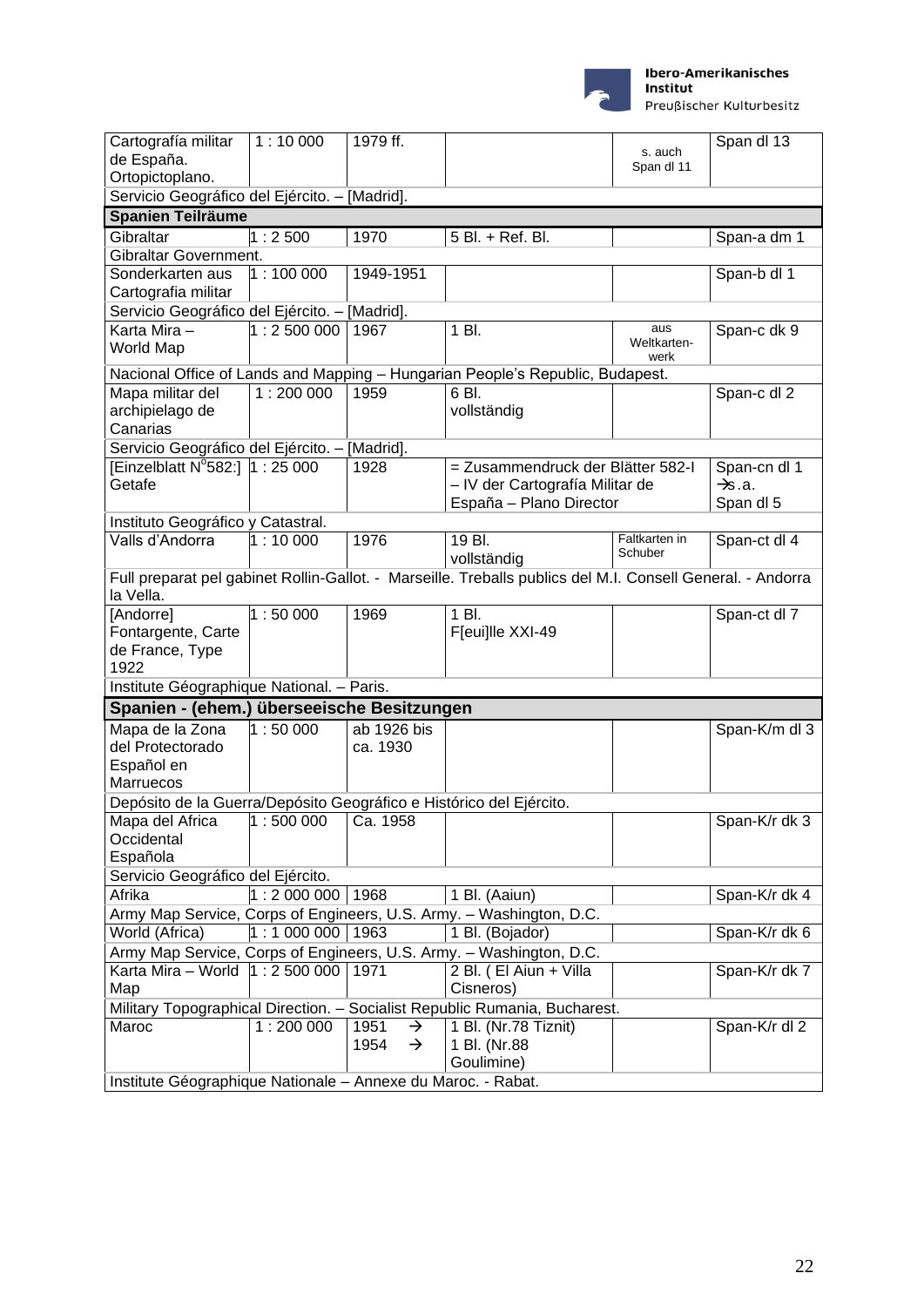

### **Uruguay**

| Americas – Uruguay   1 : 250 000              |                                              | 1984 -      |  |                        | III dk $81$ |  |  |
|-----------------------------------------------|----------------------------------------------|-------------|--|------------------------|-------------|--|--|
|                                               |                                              |             |  |                        |             |  |  |
|                                               | Servicio Geográfico Militar. - [Montevideo]. |             |  |                        |             |  |  |
| Uruguay                                       | 1:200000                                     | ca. 1974    |  |                        | Ur dl 9     |  |  |
| Instituto Geográfico Militar. - [Montevideo]. |                                              |             |  |                        |             |  |  |
| Uruguay                                       | 1:100000                                     | 1974 ff.    |  | alte und neue<br>Serie | Ur dl $8$   |  |  |
|                                               | Servicio Geográfico Militar. - Montevideo.   |             |  |                        |             |  |  |
| (Republica Oriental   1:50 000                |                                              | 1980 - 1995 |  |                        | Ur dl 10    |  |  |
| del) Uruguay                                  |                                              |             |  | s.a. Ur dl 5           |             |  |  |
| (neue Serie)                                  |                                              |             |  |                        |             |  |  |
| Servicio Geográfico Militar. - Montevideo.    |                                              |             |  |                        |             |  |  |
| Carta del Uruguay                             | $\vert$ 1 $:$ 50 000                         | 1926 - 1964 |  |                        | Ur dl 5     |  |  |
| (alte Serie)                                  |                                              |             |  | 1 <sup>ª</sup> edición |             |  |  |
| Instituto Geográfico Militar. - Montevideo.   |                                              |             |  |                        |             |  |  |
| Departamento de                               | 1:10000                                      | um 1962     |  |                        | Ur dl 6     |  |  |
| Montevideo                                    |                                              |             |  |                        |             |  |  |
| Instituto Geográfico Militar. - [Montevideo]. |                                              |             |  |                        |             |  |  |

### **USA**

| Topography. The                               | 1:125000 | 1911 ff.   |  |  | USA dl 2 |
|-----------------------------------------------|----------|------------|--|--|----------|
| Topographic Maps of                           |          | (frühestes |  |  |          |
| the United States.                            |          | vorh. Bl.) |  |  |          |
| U.S. Geological Survey. - [Washington, D.C.]. |          |            |  |  |          |
| Topography. The                               | 1:62500  | 1909 ff.   |  |  | USA dl 3 |
| Topographic Maps of                           |          | (frühestes |  |  |          |
| the United States.                            |          | vorh. Bl.) |  |  |          |
| U.S. Geological Survey. - [Washington, D.C.]. |          |            |  |  |          |

### **Venezuela**

| República de<br>Venezuela                       | 1:500000 | 1977 -   |  | 13 Bl. ersch.; die<br>restl. als<br>Blaupausen | Ven dk 36 |
|-------------------------------------------------|----------|----------|--|------------------------------------------------|-----------|
| Dirección de Cartografía Nacional. - [Caracas]. |          |          |  |                                                |           |
| Carta geográfica                                | 1:250000 | ab 1948  |  |                                                | Ven dk 10 |
| Cartografía Nacional. - [Caracas].              |          |          |  |                                                |           |
| Venezuela                                       | 1:250000 | $1970 -$ |  | s.a. III dk 81                                 | Ven dk 34 |
| Dirección de Cartografía Nacional. - [Caracas]. |          |          |  |                                                |           |
| República de                                    | 1:100000 | 1962 ff. |  |                                                | Ven dl 3  |
| Venezuela                                       |          |          |  |                                                |           |
| Dirección de Cartografía Nacional. - [Caracas]. |          |          |  |                                                |           |
| República de                                    | 1:25000  | 1962 ff. |  |                                                | Ven dl 10 |
| Venezuela                                       |          |          |  |                                                |           |
| Dirección de Cartografía Nacional. - [Caracas]. |          |          |  |                                                |           |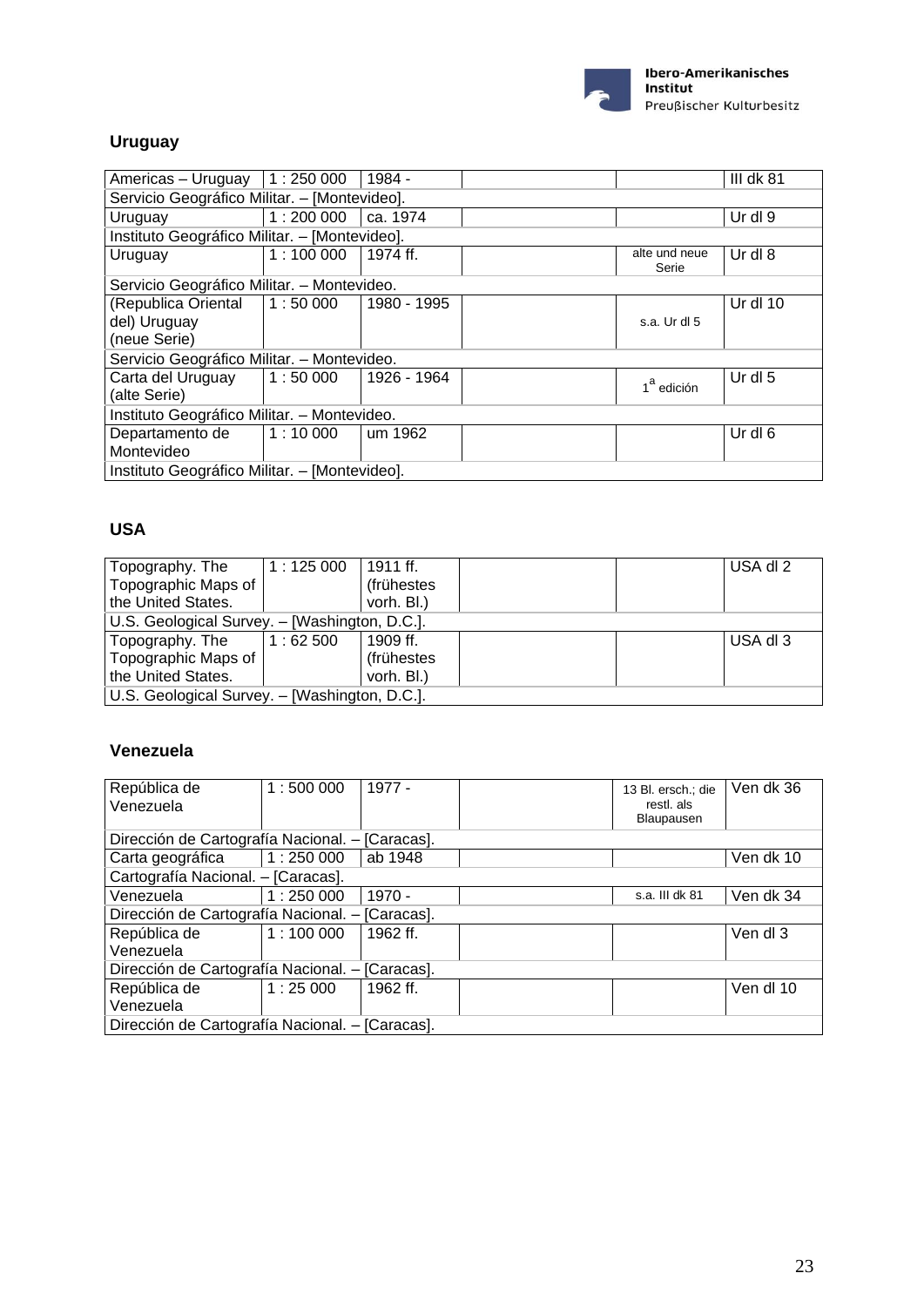

#### **\*Anmerkungen**

Topographische Kartenwerke sind auf Grund ihrer zeit- und kostenintensiven Erstellung und der besonderen Erwerbungssituation nicht immer vollständig im Bestand der Landkartensammlung nachgewiesen. Daher verzeichnet die Liste den Umfang der einzelnen Kartewerke nur dann differenziert, wenn ein Überblick über den jeweiligen Bestand schnell zu gewinnen oder aber die Vollständigkeit bereits nachgewiesen ist.

Die Liste dient der Erstinformation und erhebt keinen Anspruch auf den vollständigen Nachweis der vorhandenen Blätter. Dies kann nur vor Ort selbst erfolgen.

#### **Weltkartenwerke / Übergeordnete Kartenwerke**

(Sie werden nicht komplett gesammelt und erhalten keine einheitliche übergeordnete Signatur.)

Karta Mira World Lecture Maps Américas America Central Carta internacional do mundo Carte internationale du Monde. Carte générale du monde

#### **Teilräume**

Einige Länder sind auf Grund ihrer besonderen geografischen/politischen Gegebenheiten nochmals in sich in Teilräume unterteilt. Hierzu gehören

| Kleine Antillen  | Ant-b<br>Ant-f<br>Ant-n<br>Ant-us | <b>Britische</b><br>Französische<br>Niederländische<br>U.S. Amerikanische Antillen                                                                                                                                                   |
|------------------|-----------------------------------|--------------------------------------------------------------------------------------------------------------------------------------------------------------------------------------------------------------------------------------|
| Argentinien      | Arg-b<br>Arg-m                    | <b>Provinz Buenos Aires</b><br>Provinz Mendoza                                                                                                                                                                                       |
| <b>Brasilien</b> | Bra-mi<br>Bra-sp                  | Staat Minas Gerais<br>Staat Saõ Paulo                                                                                                                                                                                                |
| Chile            | Chil-m<br>Chil-n                  | Mittelchile (Provinzen Arauco, Bio-Bio, Colchagua,<br>Concepción, Curicó, Linares, Malleco, Maule, Nuble,<br>O'Higgins, Santiago, Talca, Valparaiso)<br>Nordchile (Provinzen Aconcagua, Antofagasta, Atacama,<br>Coquimbo, Tarapacá) |
|                  | Chil-p                            | West-Patagonien, Feuerland (chilen.), Territorio Antártido<br>Chileno                                                                                                                                                                |
| Mexico           | Mex-s                             | San Luis de Potosí                                                                                                                                                                                                                   |
| Portugal         | Port-a<br>Port-e<br>Port-m        | Azoren<br>Landschaft Estremadura<br>Madeira                                                                                                                                                                                          |

Port-K - Portugal überseeische Besitzungen / ehem. Kolonien

| Port-K/c  | Kapverdische Inseln                  |
|-----------|--------------------------------------|
| Port-K/g  | Portugiesisch Guinea / Guinea-Bissau |
| Port-K/mo | Mosambik                             |